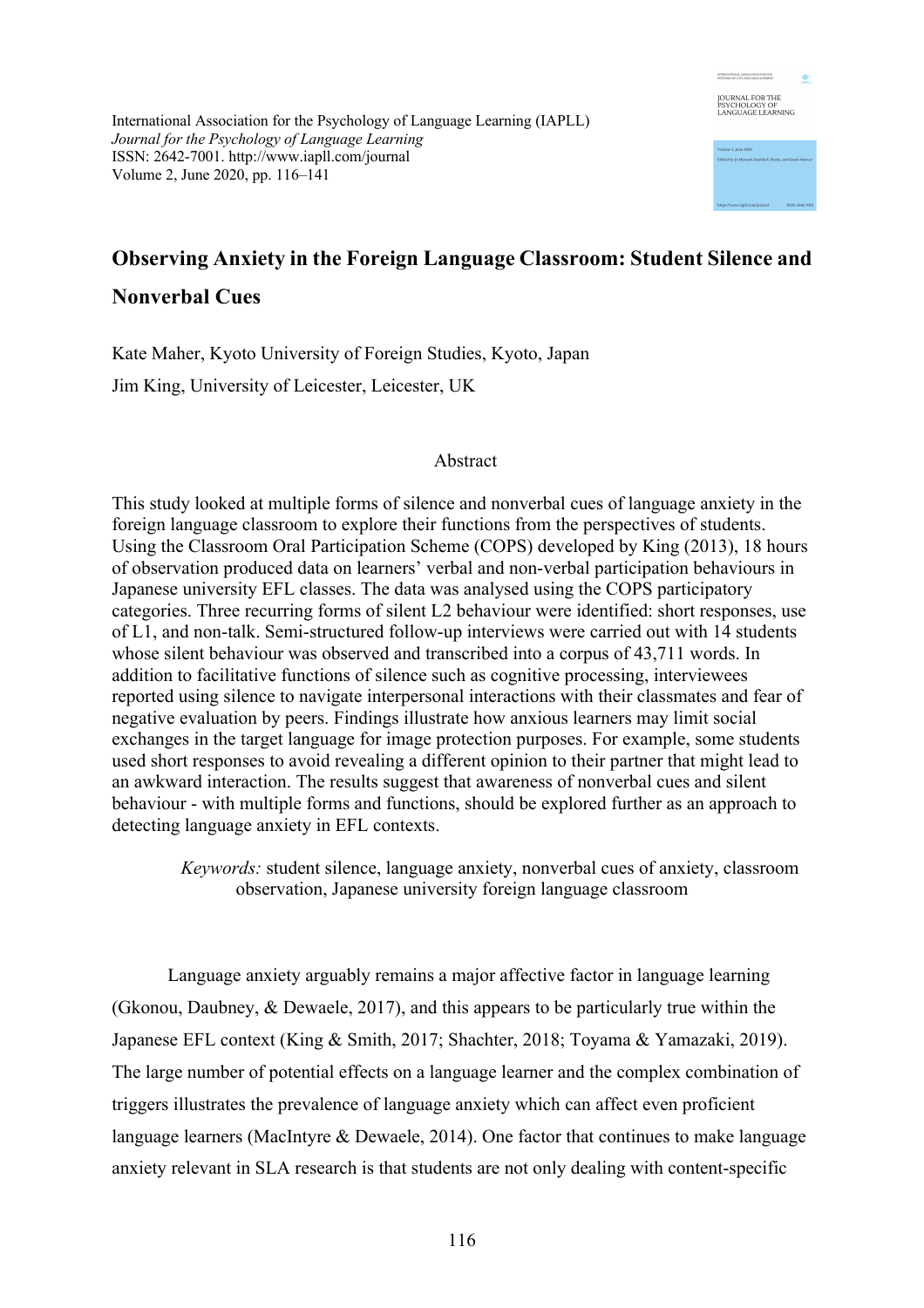anxiety related to linguistic knowledge and language competence; they may also have concerns about their social performance when using the target language in the classroom context. Therefore, in addition to triggers of content-specific anxiety, a foreign language student may also feel anxious about the interpersonal and communicative factors present in a language class (Cassady, 2010; Horwitz, Tallon, & Luo, 2010). King (2014) defines the foreign language classroom as a highly social situation with its own particular social performance expectations that can inhibit learners who, in turn, seek refuge in silent behaviours.

King's (2013) study of silence within Japanese university foreign language classrooms emphasises that anxiety is a dominant variable amongst a host of other factors in this setting. Williams and Andrade (2008) found that almost as high as fifty per cent of students in this setting expected to experience anxiety whilst studying a foreign language. Similarly, in a study of affective variables, Tani-Fukuchi (2005) found that over one-third of Japanese EFL students reported no positive experiences at all learning English. Potentially, a large portion of students in a class will experience negative impacts on their performance, self-efficacy, and motivation (Effiong, 2016; Kondo & Ying-Ling, 2004; Maftoon & Ziafar, 2013; Matsuda & Gobel, 2004; Nakane, 2007). So, how can teachers identify anxious students to support them? Although the Foreign Language Classroom Anxiety Scale created by Horwitz, Horwitz and Cope (1986) is a well-known and reliable instrument for measuring anxiety levels, the realities of the classroom mean that use of such instruments is not always a practical option. Furthermore, questionnaires may not always be able to detect anxiety due to the dynamic nature of this emotion (Gregersen, MacIntyre, & Olson, 2017). Therefore, teachers need to be more reliant on their ability to perceive anxiety by observing students during learning activities on a moment-to-moment basis and be able to consider other cues when trying to detect language anxiety in the classroom.

#### **Literature Review**

### *Observing anxiety in the classroom: Nonverbal cues*

There is evidence of universal facial expressions for certain emotions, including fear (Ekman 1970; Scherer, Clark-Polner, & Mortillaro, 2011). In the classroom, studies on anxious language learners' nonverbal behaviours have produced similar findings. Gregersen (2005, 2007a, 2007b, 2009; Gregersen et al., 2017) has identified common cues which she has used to train teachers to perceive anxious language students in class. Recurring nonverbal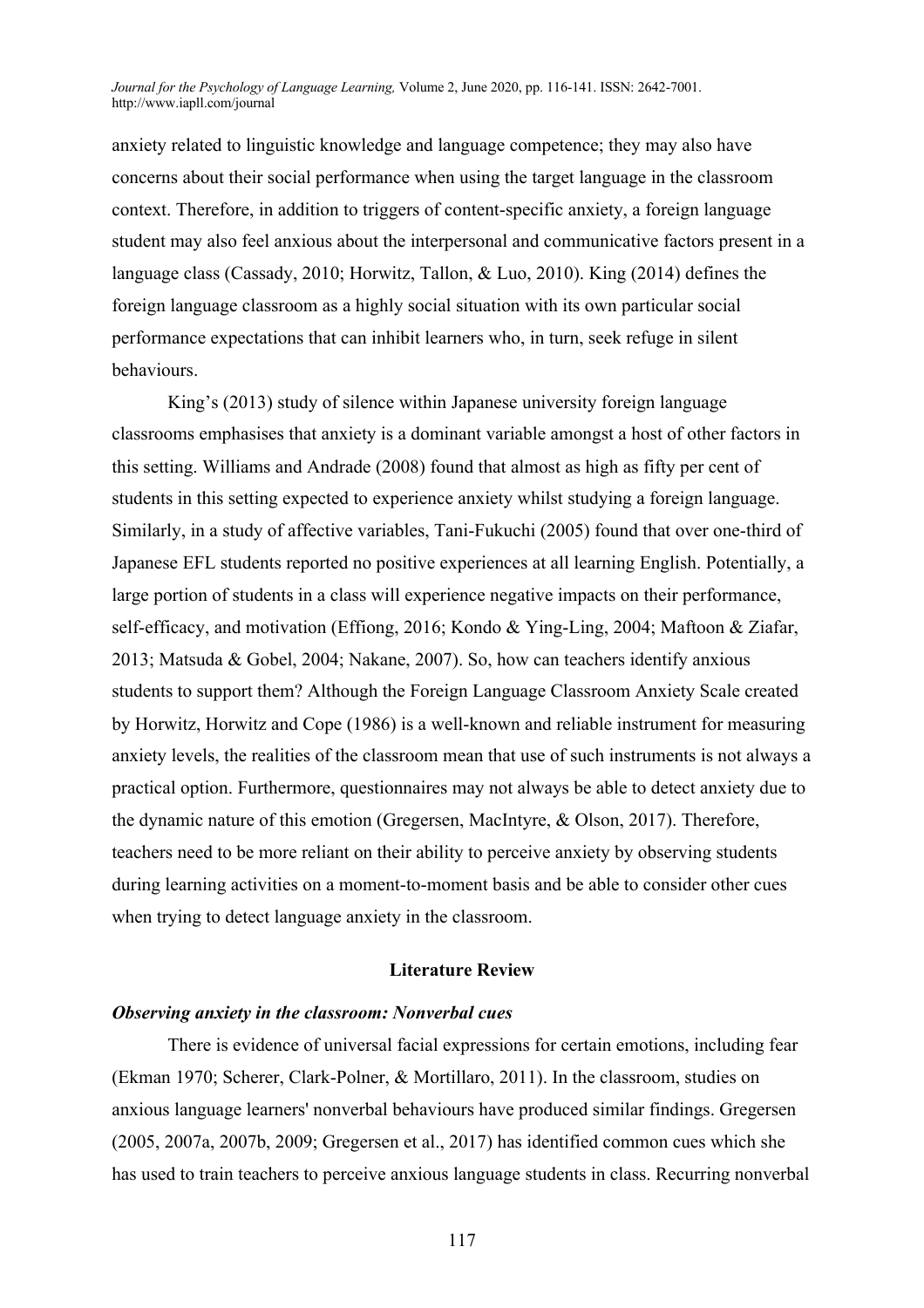signals include limited facial expressions in the brow area and the mouth, less use of gestures and a closed or rigid posture such as crossing their legs. Kayi-Aydar (2014) looked at students' body language during speaking activities to see if individuals leant forwards towards their partner and found that the students' posture - whether they moved their body to face their partner - was a cue of whether they felt comfortable to participate in a speaking activity, or not. Gregersen (2005, 2007a) also found that anxious language learners were less able to control their eye movements and were less likely to make eye contact. This finding is supported by studies conducted with people other than language learners. Compared to facial expressions and body movements, eye movements and emotional intensity displays are less voluntary and harder to control in some people when related to negative feelings (Jack, Garrod, Yu, Caldara, & Schyns, 2012). This cue is likely to be familiar to language teachers who have worked with students that look everywhere but at them when they want to avoid speaking (Gregersen, 2007b, p.60). This evidence from both within and outside the field suggests that knowledge of nonverbal cues of anxiety is a useful and practical approach for identifying students experiencing language anxiety.

One consideration with nonverbal cues is that research shows there are cultural and individual variations in the degree to which people display and perceive emotional displays (Ekman, 1970), which Gregersen (2005) has acknowledged in her classroom studies. Relying on students' facial cues may make it hard for teachers to identify anxiety, therefore, other cues of anxiety in Japanese EFL classrooms should also be examined. Student silent behaviour is one such cue. It makes sense that someone who is nervous about speaking may speak less and want to avoid public utterances. Looking at student behaviour in the Japanese EFL classroom, it appears that silence is prevalent; students often hesitate to use the target language (Curry, 2014; Harumi, 2011; King, 2013; Shea, 2017). Studies by King (2013, 2016) emphasising the complexity of classroom silence demonstrate how low student oral participation can be, with as little as less than one per cent of initiated talk by students in one study (King, 2013). King observed multiple forms of student silence, and in follow-up interviews found that anxiety tended to be the dominant emotion linked with silent behaviour. Despite this, as King and Smith state (2017), silence is rarely put at the heart of investigations into anxiety, meaning there tends to be little awareness amongst educators of silent behaviour as a cue for anxiety.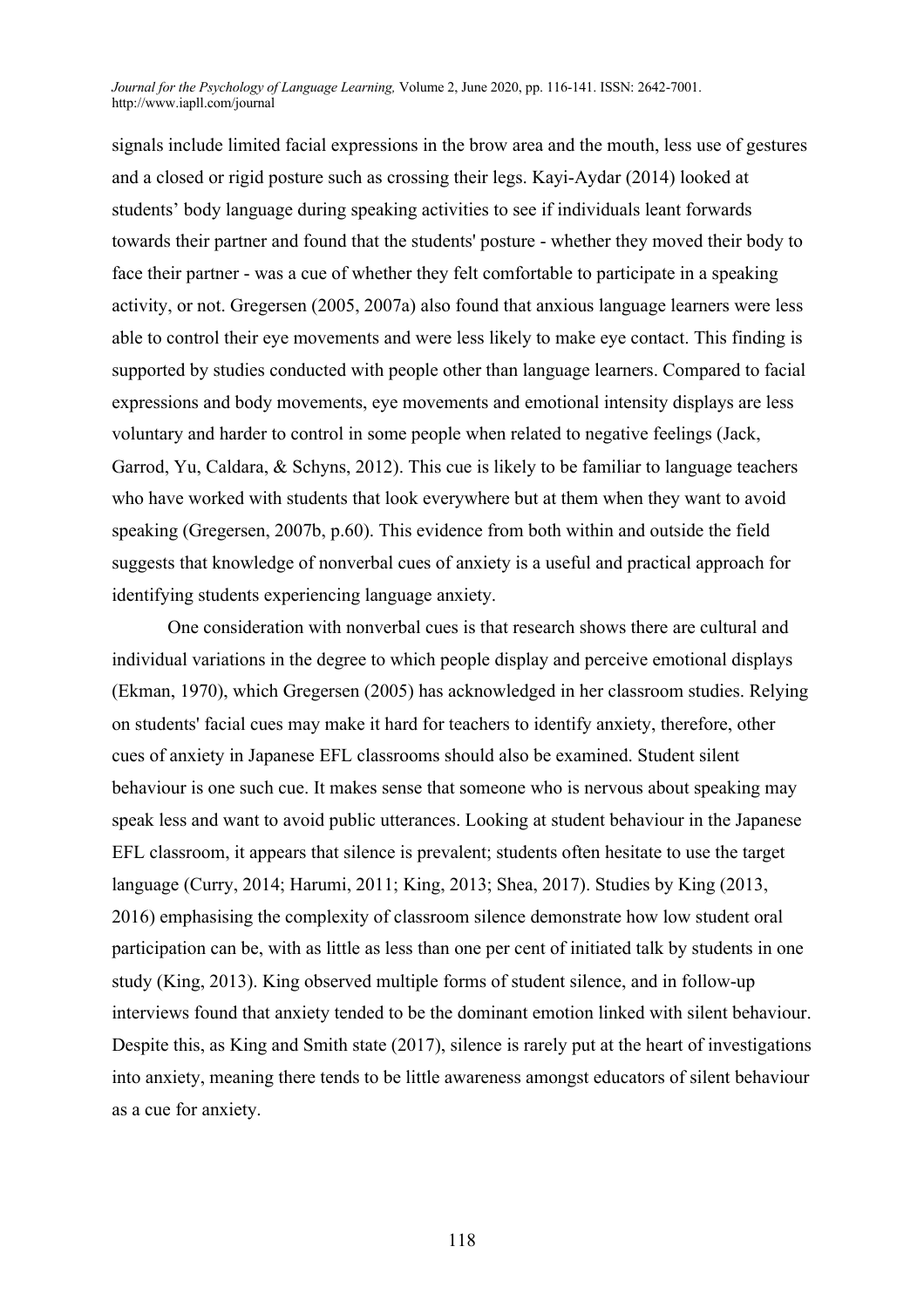# *Silence and anxiety in the Japanese foreign language classroom*

King's cognitive-behavioural model of a silent L2 learner's social anxiety (Figure 1) (King, 2014; King & Smith, 2017) has identified a connection between silence and anxiety, highlighting the context-specific factors of the foreign language classroom in Japan. These include pedagogical factors that limit time in class for speaking practice due to a strong focus on vocabulary and grammar knowledge for high-stakes entrance exams (Gorsuch, 1998; Nishino & Watanabe, 2008; Osterman, 2014; Shachter, 2018). Also, there is the influence of socio-cultural norms in the classroom where expected behaviour emphasises listening over speaking and is centred around the teacher talking and students listening (Aspinall, 2006; Peak, 1989). These in-class behavioural expectations can mean that student silence tends to be evaluated by teachers and peers as more appropriate than speaking during class (Nozaki, 1993). Previous studies have highlighted the influence of these attitudes (Effiong, 2016), showing that students worry that speaking will annoy or bother their classmates (Bao, 2014; Greer, 2000; King, 2013; Nakane, 2007).

King (2013) demonstrates how silence in the foreign language classroom can become an attractor state that can have negative repercussions for language learning, primarily when silence is used as a safety behaviour which can sustain feelings of anxiety. The more a student uses silence to avoid their feared predictions about speaking English to negotiate inclass oral participation safely, the more likely it is for them to remain in a negative cycle of thoughts, behaviour and emotions (Clark & Wells, 1995; King, 2014). If a student is anxious about speaking, remaining silent would understandably have a short-term appeal as a means of avoiding feared situations. However, if the student does not test feared predictions, it will become increasingly hard for them to break out of this negative cycle and manage their anxiety.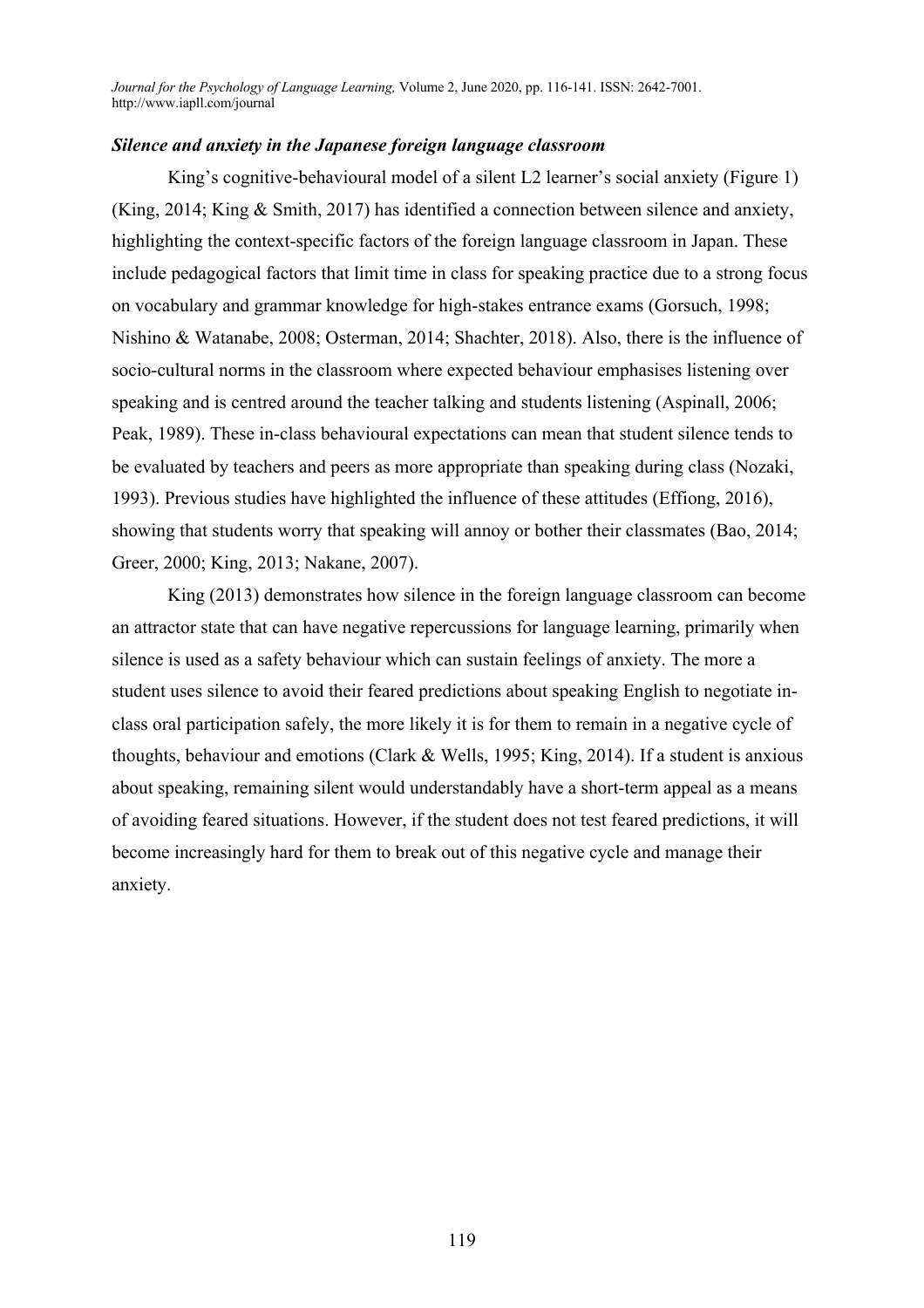

*Figure 1:* A Cognitive-behavioural Model of a Silent L2 Learner's Social Anxiety (King & Smith, 2017, Adapted from King, 2014)

As most teachers know, however, it is uncommon for a learner to be entirely reticent in class, and the meaning of silence can vary depending on the context. King (2013) found in his large-scale observational study of 900 learners of various Japanese foreign language university classrooms that silence is not just the opposite of talk. Figure 2 is a visual representation of the continuum of speech-silence by Jaworski (1993) and provides an overview of the forms of silence observed in foreign language learning environments in previous studies (Bao, 2014; Gilmore, 1985; Harumi, 2011; Jaworski, 1993; King, 2013; McVeigh, 2002; Nakane, 2007; Peng, 2012; Saville-Troike, 1985; Tannen, 1985). This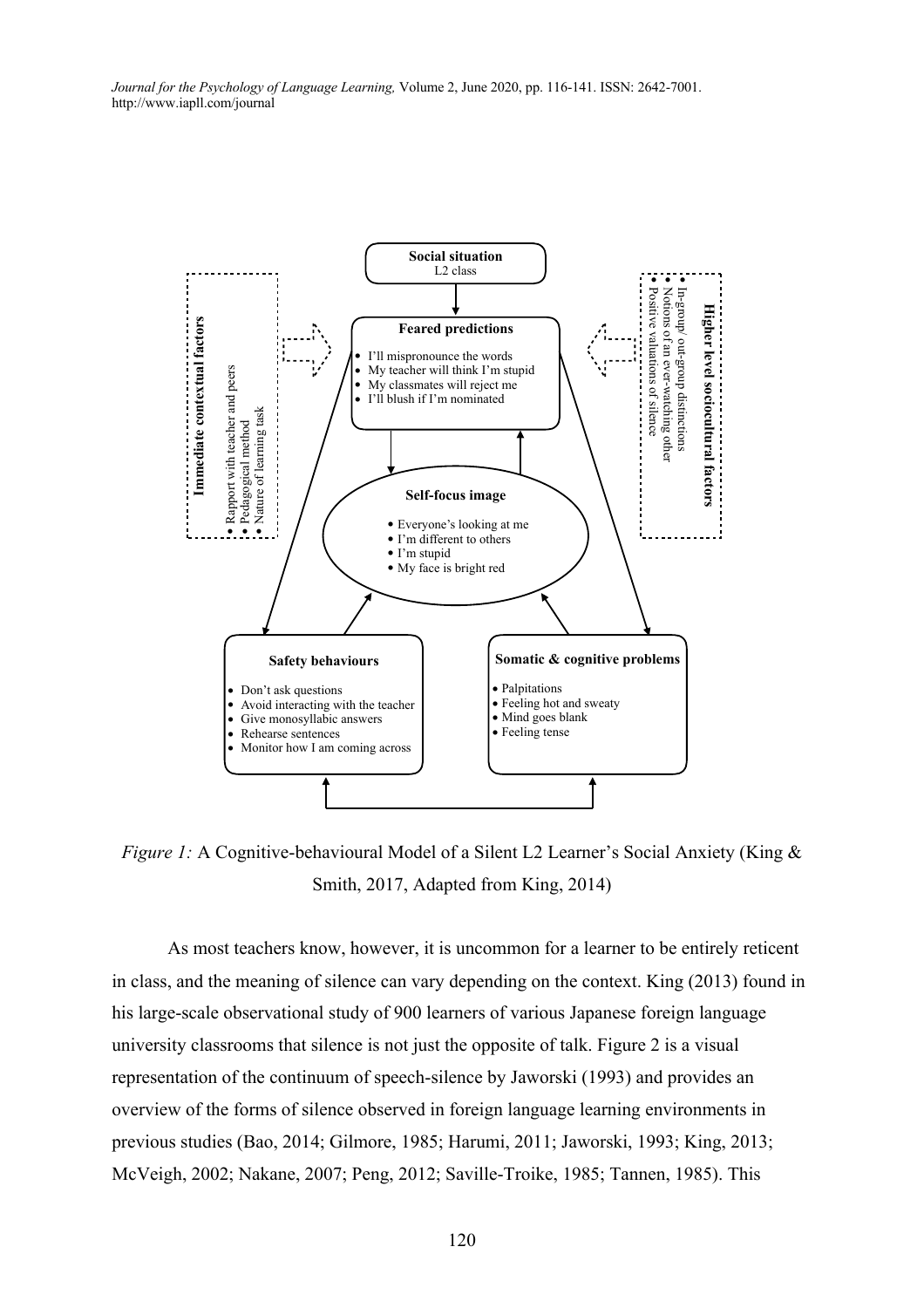dynamic and anti-essentialist (Jaworski, 1993) view of silence allows for a more detailed description as multiple types of behaviour can be included as forms of student silence.   $\ddot{\epsilon}$ 



*Figure 2:* Continuum of Speech-silence (Bao, 2014; Gilmore, 1985; Harumi, 2011; Jaworski, 1993; King, 2013; McVeigh, 2002; Nakane, 2007; Peng, 2012; Saville-Troike, 1985; Tannen, 1985).

However, as Saville-Troike (1985) argues, silence is not always a meaningful communicative act; the student could be distracted thinking about something unrelated to class. Also, silence in the language classroom can be facilitative, signifying a moment of cognitive processing in preparation to speak (Bao, 2014; Kusaka, 2013). According to Sobkowiak's (1997) markedness theory, this type of silence could be described as unmarked silence as it does not cause the other person to attach any significance to the silent episode. When interpreting silence in the classroom, Sobkowiak's (1997) markedness theory is a useful approach for qualifying types of silence to focus on marked moments that might be related to anxiety resulting from the social norms in a given context. Marked silence is unexpected and noticeable, which could then affect communication. In terms of the classroom, marked silence could describe a moment when a student is expected to talk in English for three minutes but only gives a short response, spending the rest of the time not speaking or speaking in Japanese. Therefore, any examination of the role of silence as a cue should be inclusive of the multiple forms and context-dependent functions of silent behaviour.

Borrowing Scollon's (1985) metaphor, silence can represent a 'malfunction' in an interaction if interpreted by those who perceive talk with few pauses as being like a 'humming machine' that is working well. In the foreign language classroom, where students are generally expected to be vocally active to become proficient in the target language, some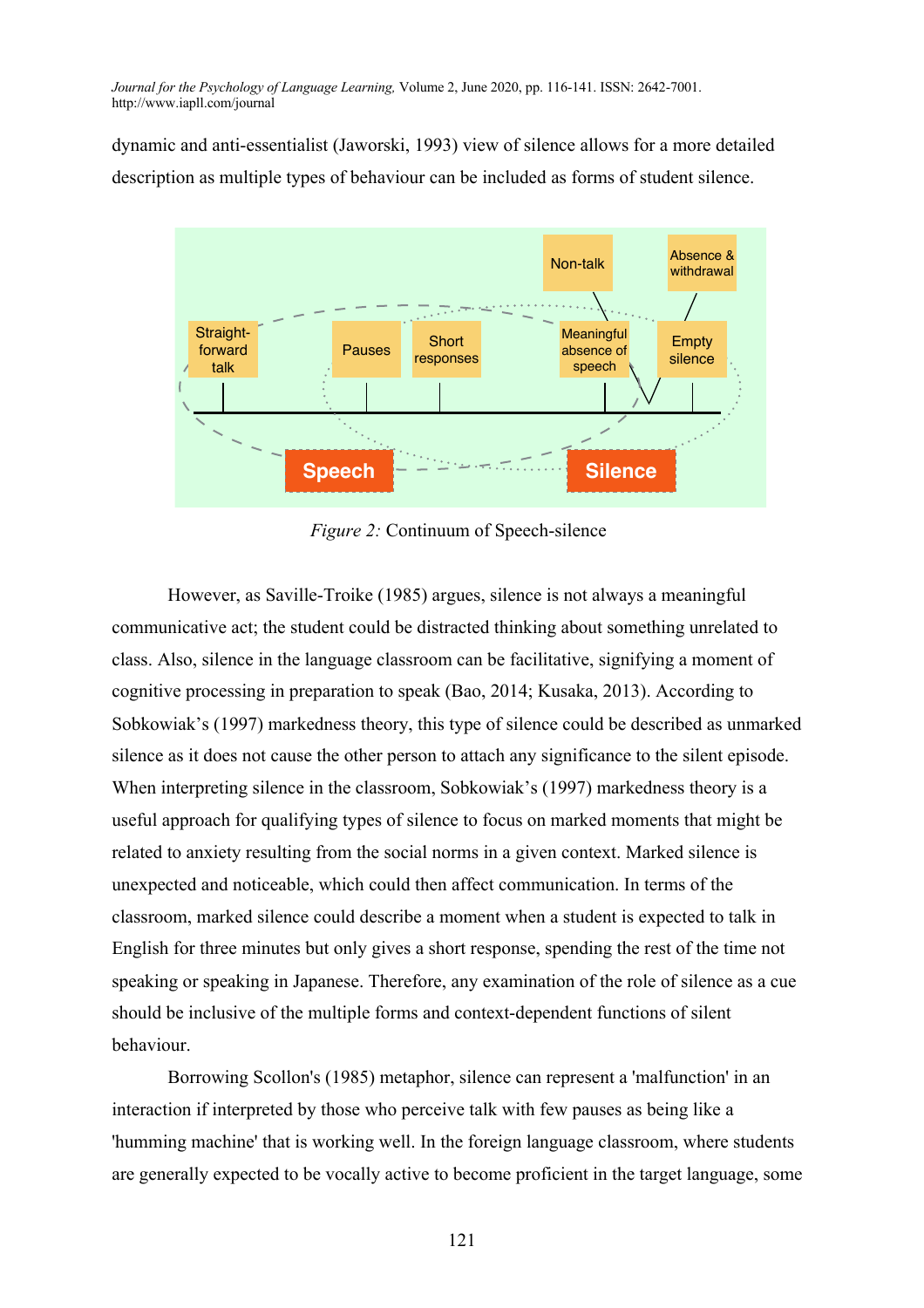teachers, and students, may believe that a successful language lesson is like a humming machine and moments of silence are a malfunction. If a student's silent behaviour is related to anxiety about speaking in the classroom, the student may struggle in their language learning if their teacher, or they, react to the silence as a 'malfunction' and negatively attribute it to lack of ability or motivation to participate. Despite the potential impact of silent behaviour on language learning, its various forms and functions have not been covered extensively by existing theories of foreign language learning (King, 2013). This study aims to add to the existing knowledge of approaches to detecting language anxiety focusing on silence and nonverbal cues.

# **The Study**

#### *Research aims*

This mixed-methods study was an exploratory examination of silence and nonverbal cues of anxiety in the foreign language classroom. The main aims were to investigate the forms and functions of student silent behaviour that may exist alongside common anxiety cues and examine the relationship between silence and anxious feelings. The project's initial phases identified students who displayed recurrent marked silent behaviour during class observations. This study sought to avoid simplistic views of silence in the classroom as 'nontalk' or non-participation to see ways in which potentially anxious students' participation was limited during speaking activities. So, in addition to looking at the frequency and the degree of silence, the observations looked for various forms of student silent displays. Having identified such students, the second part of the study was to gain an in-depth understanding of participatory behaviours and nonverbal cues by conducting follow-up interviews with some of the students. By asking the students about their perceptions of silent behaviour, it was hoped that the functions performed by silence in this context would be revealed. Having these insights would then make it possible to analyse whether a connection exists between this behaviour and the emotion of anxiety to see if, in some situations, silence does act as a cue.

#### *Context of the study*

This study took place at a medium-sized private institution with a university and junior college on campus located in a metropolitan area in Honshu, the main island of Japan. The study was carried out during the second term of the two-term academic year to try to reduce the effect of factors that might influence how students participate in classroom speaking activities such as first-term nerves. Eleven observations of six class groups of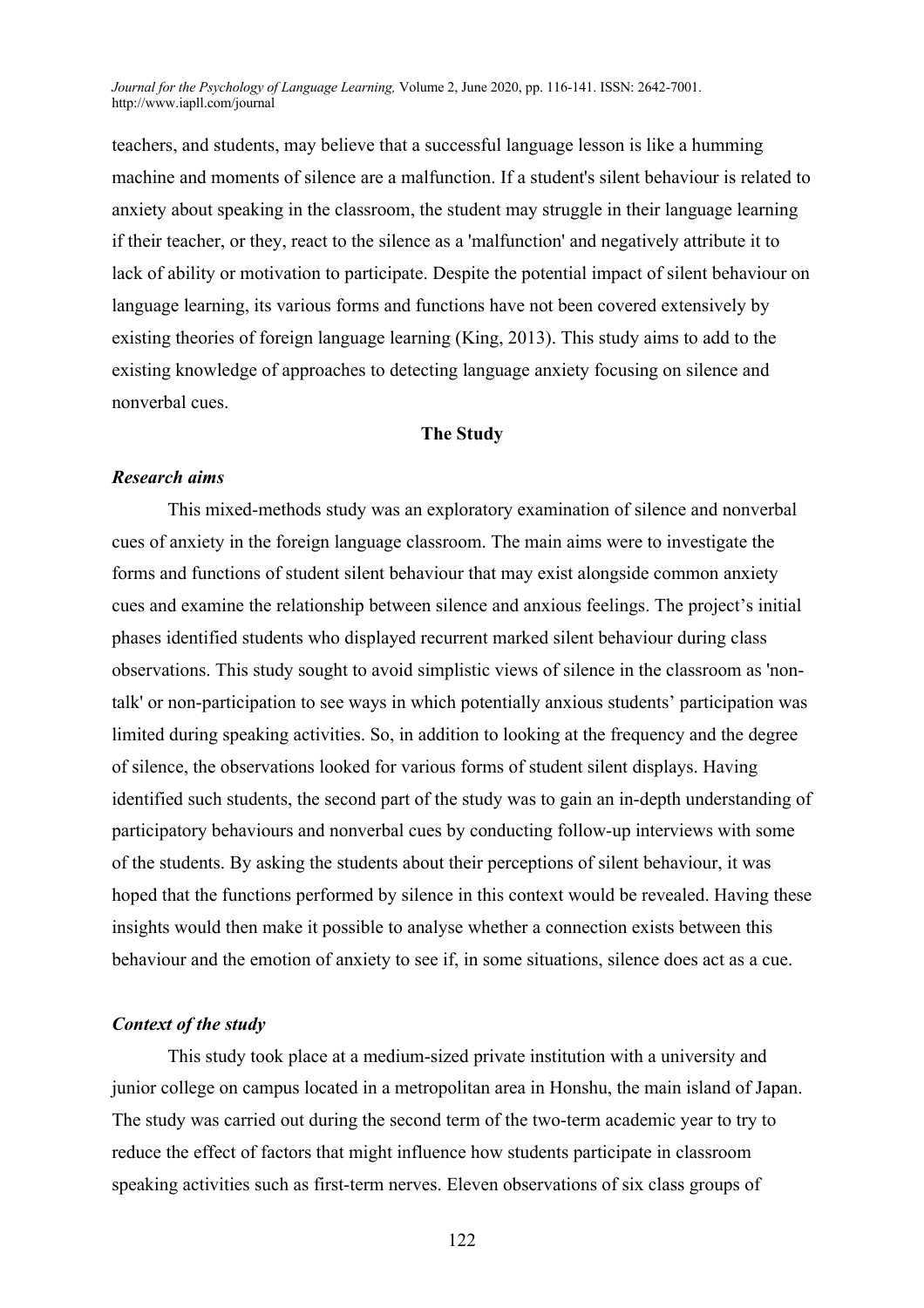English classes were conducted, totalling 18 hours. The researchers avoided large lecturebased classes favouring smaller communication skills workshop-style classes so there would be more interactions to observe. A further consideration was having a balance of Japanese, non-native English speakers (NNEST), and non-Japanese native English speaker teachers (NEST). Harumi (2011) found in her study of Japanese EFL learners that they responded better to teachers who empathised with their in-class oral behaviour, including silence, which tended to be Japanese teachers. The proficiency levels of the students varied from intermediate to advanced (as determined by the institution's class placement levels). This group of learners were chosen for this study to investigate the potential effects of contextspecific factors of the foreign language classroom in Japan found in previous studies. Also, most of the participants were in their late teens to early 20s which is an age when social anxiety is prevalent and can affect interactions with their peers and negatively impact learning (Topham et al, 2016). Ethical permission was granted by the gatekeepers and each participant before data was collected.

## Table 1 *Classes Observed*

| Class code   | No. of<br>students in<br>class | Teacher             | Major                                     | Course                                       | Year           | No. of<br>observations |
|--------------|--------------------------------|---------------------|-------------------------------------------|----------------------------------------------|----------------|------------------------|
| GS 01        | 23                             | Male, NEST          | Global<br><b>Studies</b>                  | English speaking &<br>listening skills (c)   |                | 1 UNS, 3ST             |
| TD 02        | 20                             | Male, NEST          | Career<br>English<br>(junior)<br>college) | General English (c)                          | 1              | 1 UNS, 1ST             |
| NM 03        | 24                             | Female,<br>Japanese | Non-<br>English                           | General English (c)                          | $\overline{2}$ | 1 UNS, 1ST             |
| <b>BA 04</b> | 27                             | Male, NEST          | English                                   | English speaking $&$<br>listening skills (c) | 1              | 1 UNS                  |
| BA 05        | 19                             | Female,<br>Japanese | English                                   | English for interpreters                     | 3 & 4          | 1 UNS                  |
| <b>BA 06</b> | 16                             | Female,<br>Japanese | English                                   | English presentation<br>skills (c)           | 1              | 1 UNS                  |

*c - compulsory component of student's course; UNS - unstructured observation; ST - structured observation*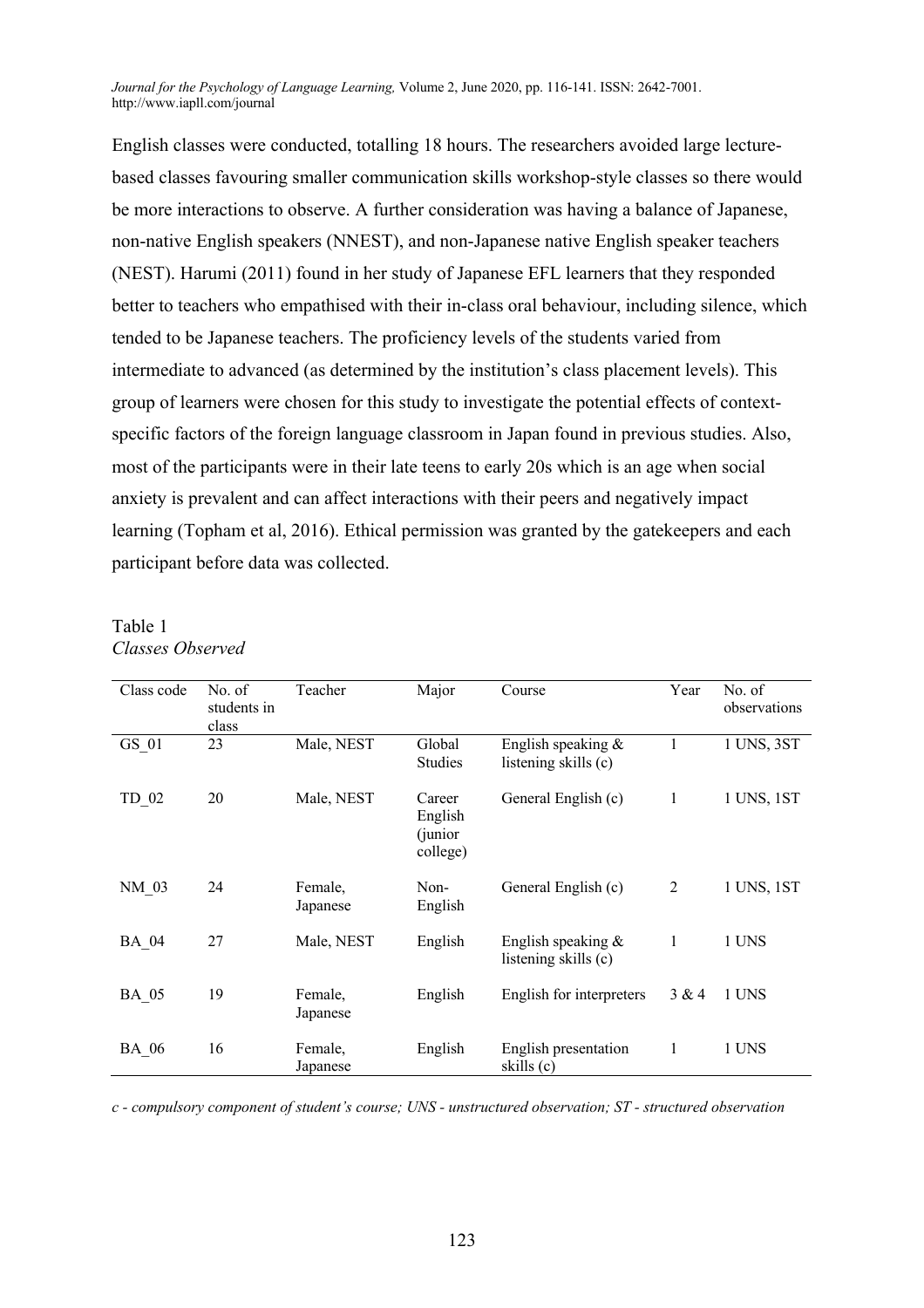# *Observations*

Three of the class groups were observed twice. The first observation was unstructured to look at students' participatory behaviours referring to Jaworski's (1993) continuum of speech-silence (Figure 2). Chronological notes were made of class episodes to record the instructions and interactions for each unit of activity (Richards, 2003; Wragg, 1999) to get an overview of the dynamics and expected behaviours of the class. Two types of students were selected to focus on in the second observation. Focal participants were chosen because they displayed unexpected silent participatory behaviour that could be interpreted as possible anxious nonverbal cues. Supplementary participants were chosen as they displayed expected communicative behaviour and no noticeable anxious body language as decided by the first author based on Gregersen's (2005) study. Due to the ambiguous and individual nature of the research phenomenon of this study, including participants that did not fit the assumed image of a silent and anxious language student was important to discover the unexpected and reduce assumptions. A further advantage of including them was that having the perceptions of classmates that were more confident to speak in class and had perhaps experienced working with anxious classmates in speaking activities could provide further, and perhaps alternative insights (Alvesson, 2011; Neale, 2016).

For the structured observations, the Classroom Oral Participation Scheme (COPS) (King, 2013) was used. This low inferential scheme has been used for examining student silence in the foreign language classroom. The layout made it possible to compare focal and supplementary participants' behaviours, as well as the majority of the class to see whether participants followed expected behaviour. The COPS was chosen to provide a quantitative perspective to the higher inferential unstructured observation data. By quantifying learner behaviours, it was hoped that it would be possible to see the degree and frequency in which they occurred and highlight any patterns for discussion in follow-up interviews.

After analysing the first two sets of COPS data, however, it became apparent that focal and supplementary participants were 'participating' in the activities, with little overt silent behaviour. Both were taking part in the speaking activities in English as expected, with no notable differences in the degree and frequency of their participatory behaviours. However, some patterns of behaviour emerged in the focal participants' data such as short responses, taking the listening role in group talk, and delayed starts in pair-work. As the quantity of silence was lower than their oral participation and there were no apparent differences between them and the whole class, the researchers decided to use the COPS to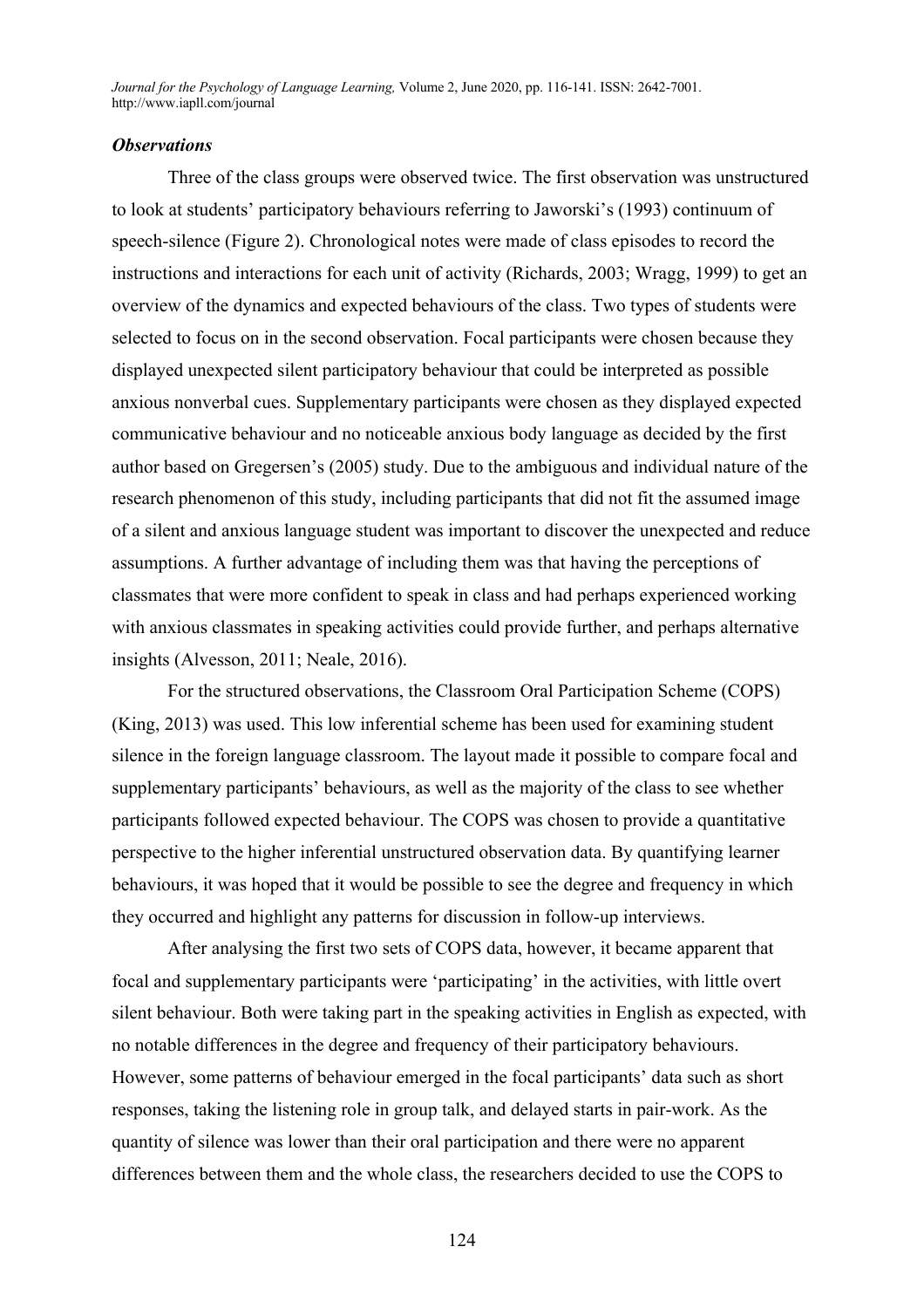record marked behaviours for follow-up in the interview in order to explore the participant's perception of them. Although the researchers had intended to use the COPS for quantifying silent behaviours as used in previous studies (King, 2013), the resulting usage meant that they were able to generate rich descriptive details of participants in-class participatory behaviours.

## *Interviews*

Fourteen interviews were carried out with six focal participants and eight supplementary participants. Where possible, one focal and one supplementary participant for each class was chosen. Out of the six focal participants, one student had studied abroad for one week, and another individual was intending to use English for work after they graduated. These two students both said that they tried to find speaking opportunities outside of class, such as campus mixer events with international students. Out of the eight supplementary students, five had studied, abroad ranging from two weeks to one year, and expressed intentions to use English for work after they graduated. The remaining three said that they were planning to study abroad soon. Interviews ranged from 25 to 90 minutes, with an average of 35 minutes. When invited to take part in an interview, participants were given an information sheet and an interview guide in Japanese with general questions about how they feel when speaking in class (King, 2013; Senior, 2006). The purpose of this was to try to put them at ease. Being asked to have an interview could make these participants feel nervous about why they were chosen or what they would have to do (King, 2013). Also, considering issues that can arise in cross-cultural interviews related to language barriers (Squires, 2009), reflective dialogue techniques by Kato and Mynard (2016) were used to try to make sure participants knew that the researcher understood them to reduce any language anxiety resulting from miscommunication. The majority of the interview schedule contained adapted items from existing instruments (Table 2). The interview format was based around nine hypothetical scenarios about speaking English in the classroom.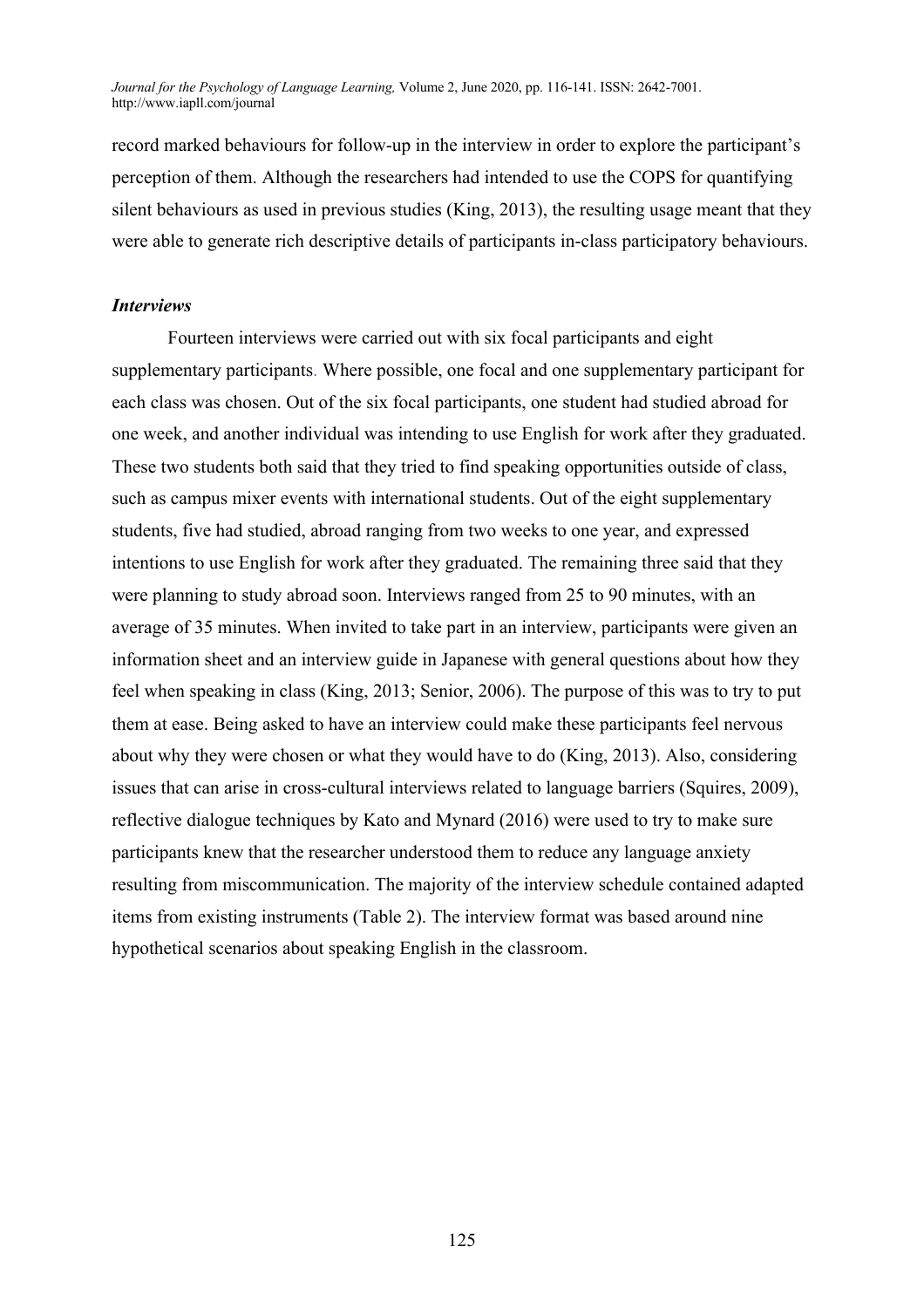Table 2

*Instruments for interview items*

Foreign Language Classroom Anxiety Scale (FLCAS), (Horwitz, Horwitz, Context specific & Cope, 1986)

Managing your Emotions for Language Learning (MYE), (Gkonou & Oxford, 2016)

| State-Trait Anxiety Inventory (STAI)                          | General anxiety                       |  |
|---------------------------------------------------------------|---------------------------------------|--|
| (Spielberger, Gorsuch, Lushene, Vagg, & Jacobs, 1983)         |                                       |  |
| Liebowitz Social Anxiety Scale (LSAS) (Liebowitz, 1987)       | Social anxiety, avoidance<br>and fear |  |
| Social Phobia Inventory (SPIN)                                |                                       |  |
| (Connor, Davidson, Churchill, Sherwood, Foa, & Weisler, 2000) |                                       |  |
| Fear of Negative Evaluation (FNE)                             |                                       |  |
| (Leary, 1983)                                                 |                                       |  |

#### *Analysis*

The interviews were transcribed in full to examine all utterances and paralinguistic behaviour (King, 2013; Richards, 2003) and to review what was said and how the participants said it being mindful of other anxiety cues. A qualitative data analysis programme with a comprehensive codebook was used for consistency when analysing the corpus of 43, 711 words. In the first round of coding, interpretative codes were used to maintain an ongoing process of voicing the researcher's (first author) assumptions and generating alternative interpretations in preparation for the next round of analysis (Senior, 2006). In the second round, codes were based on categories of participatory behaviours from the COPS and Gregersen's nonverbal cues (2005). After these two rounds of coding, iterative categorisation (Neale, 2016) was used to summarise the data assigned to each code in both rounds to consider the best fit through constant comparison between the interpretative analysis and the analysis using the codes from the COPS and Gregersen's nonverbal cues.

#### **Results and Discussion**

In this section, there will firstly be an overview of the common forms of silence observed, followed by a joint summary of focal and supplementary participants' perceptions. Secondly, this section will look at a focal participant's behaviours and their perceptions of them and how they relate to their language anxiety experiences. Finally, an example unrelated to language anxiety will be discussed to provide an alternative perspective of the relationship between silent behaviour and nonverbal cues.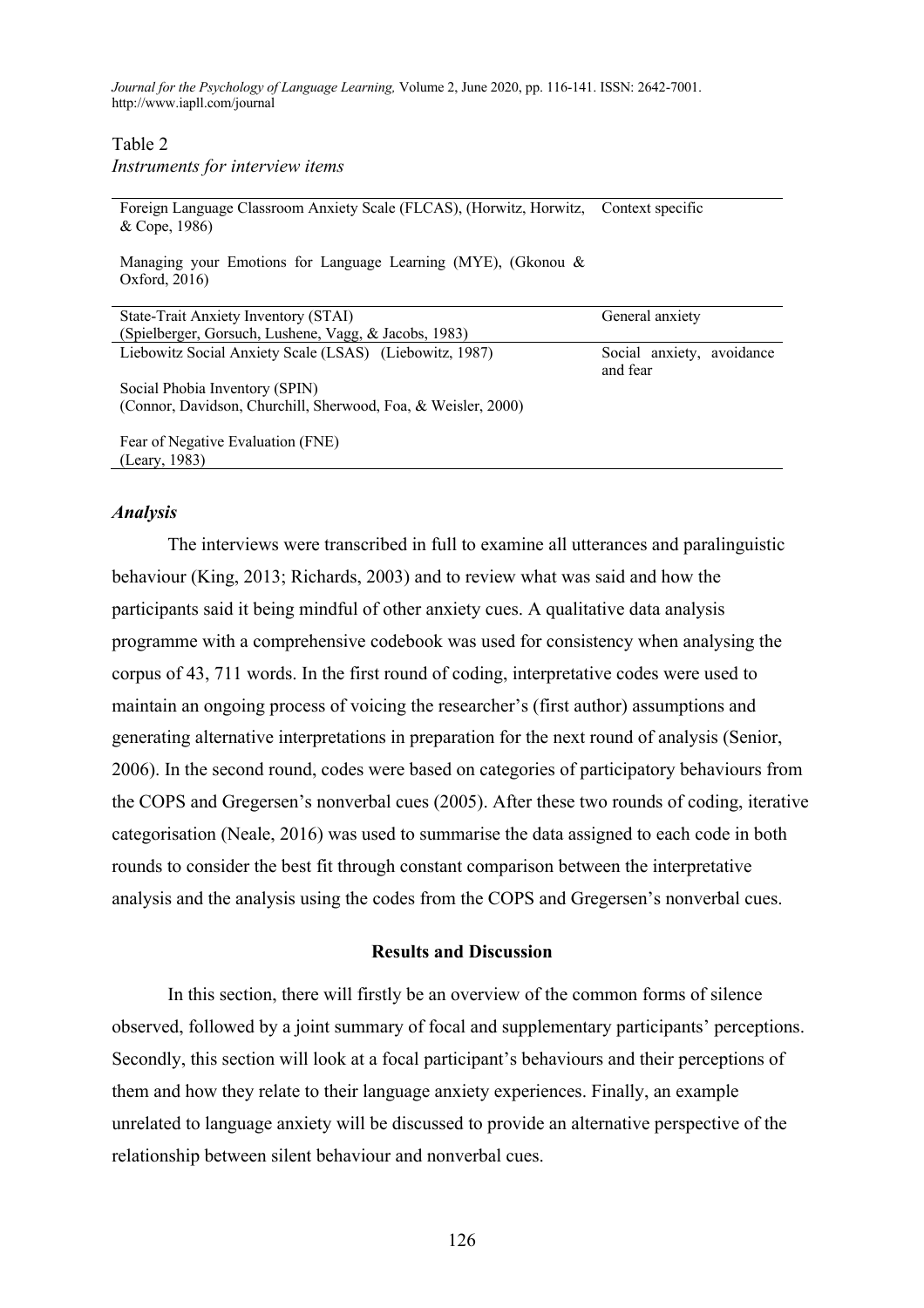To set the scene for the results, this part will introduce the activities, class organisation and expected behaviours observed. The majority of the activities were controlled tasks such as timed speaking and practice of target expressions. Activities that were less structured for original production of the target language included conversation time (freetalk), topic discussions set by the teacher, and question and answer tasks where students conducted short interviews with one another about a given topic. All of the classes featured a version of timed speaking. These activities challenged students to keep talking for a set amount of time; ranging from 90-seconds to answer an unknown question, to five-minute prepared speeches. In seven of the classes observed, timed speaking activities accounted for 40 to 70 minutes. Also, students were asked to collaborate and interact in English to complete textbook tasks and share answers for reading and listening tasks. The activities were mainly done in pairs and occasionally small groups of three to four people. For most of the observed activities, students did not choose which classmates they worked with. Teachers organised the pairs or groups, and the rotation of classmates for changing partners or group members. The primary expected behaviour for the activities was to speak in English. In most classes, this was explained by the teacher when setting up the activity and as follow-up reminders. So, in most cases, students were aware that they were supposed to speak English, how long to speak, what target expressions to use and which classmates to speak with.

### *Forms of silent behaviour*

**Short responses.** Short responses (Gilmore, 1985; Jaworski, 2000; Nakane, 2007; Tannen, 1985) can be considered a form of silence when the expectation for more verbal content or elaboration was not fulfilled, for example, single-word responses when a sentence was expected, or not fully disclosing information that was requested. Participants' behaviour was coded as a short response when an individual student, pair or group finished their speaking turn before the time goal set by the teacher, or before most of the other pairs or groups. As the teachers tended to explain how long students had to speak for in each activity, the COPS chronological approach to recording behaviour was useful for identifying short responses. Examples of this type of silent behaviour repeatedly displayed by the focal participants in the observations (i.e., recorded on more than one occasion for each participant) included: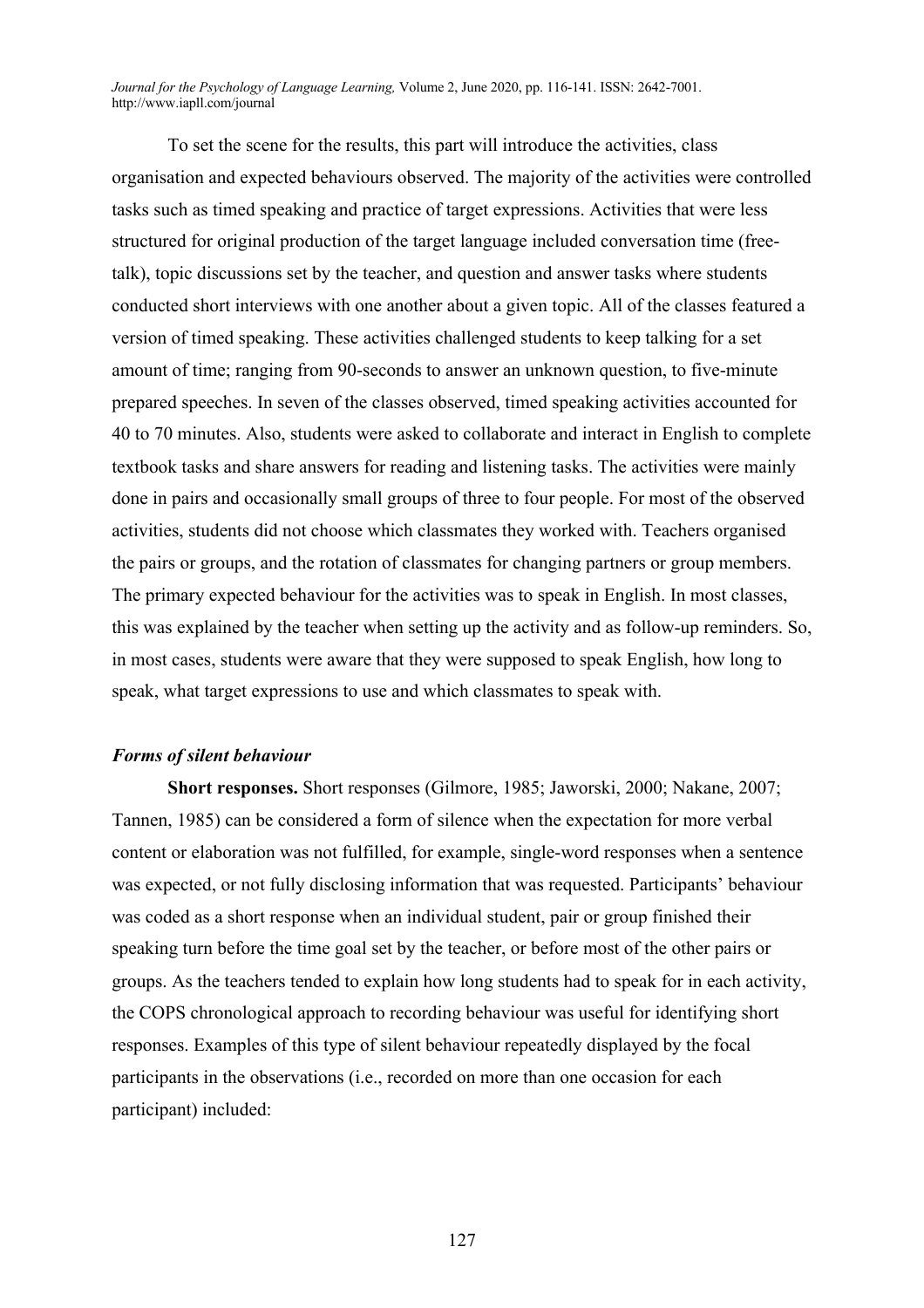- Not reaching the goal in timed speaking: talking for 60 seconds when 90 seconds was the goal; giving a four-minute presentation when five minutes was expected, and a oneminute book talk when three minutes was expected.

- Finishing their talk before most other pairs by more than one minute during conversation time and discussion tasks.

- Asking the set question to their partner in discussion tasks or contributing one remark, and then not speaking for the rest of the activity.

**Using Japanese.** Students' use of Japanese was coded as silence when there was an expectation of English production in response to teacher instructions. The reasons for this were firstly that silence is not simply absence of noise; a person may choose to remain silent about certain topics or not produce talk in a particular language. Secondly, while there are evident advantages of L1 use for SLA, it has also been contended that in settings with limited opportunities to communicate in the target language in class, such as the context of this study, the learners may not always benefit (Nation, 1997). The researchers, therefore, wanted to investigate why participants reverted to using their L1 and whether this behaviour was related to language anxiety. This behaviour was coded when a student's dominant behaviour over one minute (in the same manner as selecting a category on the COPS) was speaking in Japanese whether they were discussing the activity or off-task. Moments when the focal participants often used Japanese and were recorded on more than one occasion for each participant included:

- During conversation time when both people, or the group, had finished their monologue about their topic, but the activity was not finished.

- Answering questions from their partner about the topic they had just spoken about.

- Returning to Japanese after the teacher, who was monitoring the speaking activity, walked away from their pair or group.

**Non-talk.** Longer types of silence that extend to beyond a pause are silences described as 'non-talk' (Jaworski, 2000). This type of silence can be differentiated from pauses as there is almost no talk integrated with the silence. The speaker is not vocally participating in the interaction or surrounding discourse, not initiating or responding, or not taking the role of the speaker as they are expected to (Nakane, 2007). In this study, behaviour was coded as non-talk if the student's dominant behaviour was not speaking when talk was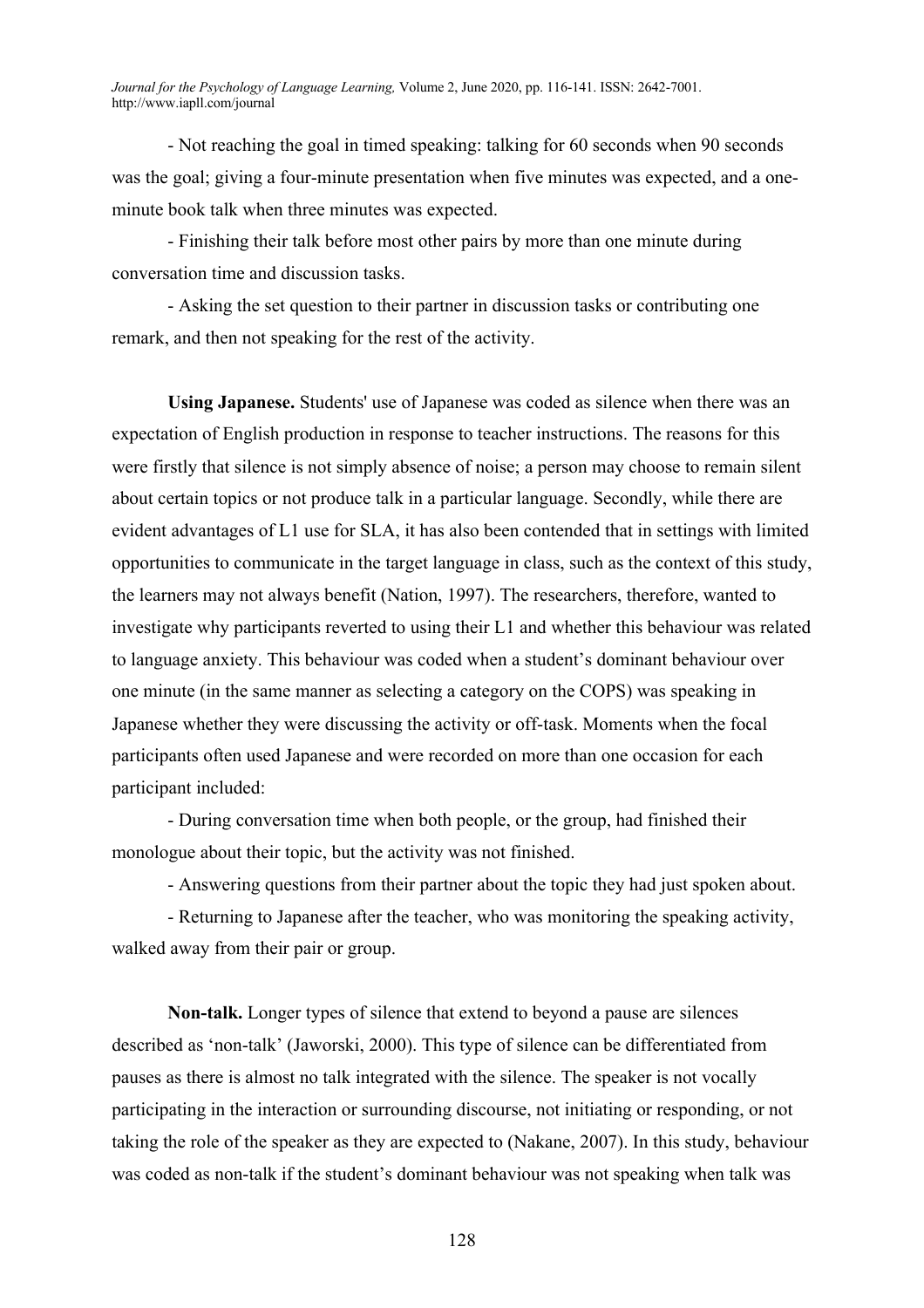expected: not speaking in English or Japanese when English was expected and most of the class were speaking or participating in the activity. This type of behaviour was observed during the following moments and recorded on more than one occasion for each participant:

- Checking answers alone in silence rather than collaborating with their partner.

- Writing in silence when talk was expected during conversation time and timed speaking activities.

- At the start of conversation time and discussion activities.

Marked silence was noticeable during less structured activities. These types of activities relied on the student's original production of the target language, as well as their ability to select the topic, make language choices, manage the amount of time that they spoke , and negotiate a two-way interaction more independently than the more controlled activities. In comparison with structured activities, conversation time, peer-feedback and question and answer sessions required the students to make more decisions about the interaction. This factor may have meant that the functions of these forms of silence could have been facilitative (Bao, 2014; Kusaka, 2013) to allow for cognitive processing. A further interpretation is the presence of language anxiety if the free nature of the activities led to uncertainty about how to behave, and their attention turned to the thoughts of their peers (Greer, 2000; King, 2014).

### *Common themes from interviews with focal and supplementary participants*

**Social context factors.** All of the focal and six of the supplementary participants reported feeling affected by the silent behaviour of their partner, or group members, during speaking activities. This feeling was negatively modified when English was expected and the classmate they were working with used Japanese. Four of the focal and three of the supplementary participants revealed that they use more Japanese and less English in these situations, even when they were motivated to use English. One focal participant commented that, "if my classmate is speaking Japanese, I shouldn't speak English" and this situation tended to result in the marked silent behaviour of using their L1. Six of the supplementary students reported this pattern of influence as they experienced discomfort due to their partner's behaviour. One supplementary participant said that they feel awkward "when my classmate speaks Japanese and I want to speak English." Students who experience less anxiety may be able to manage their feelings about this type of situation, and therefore,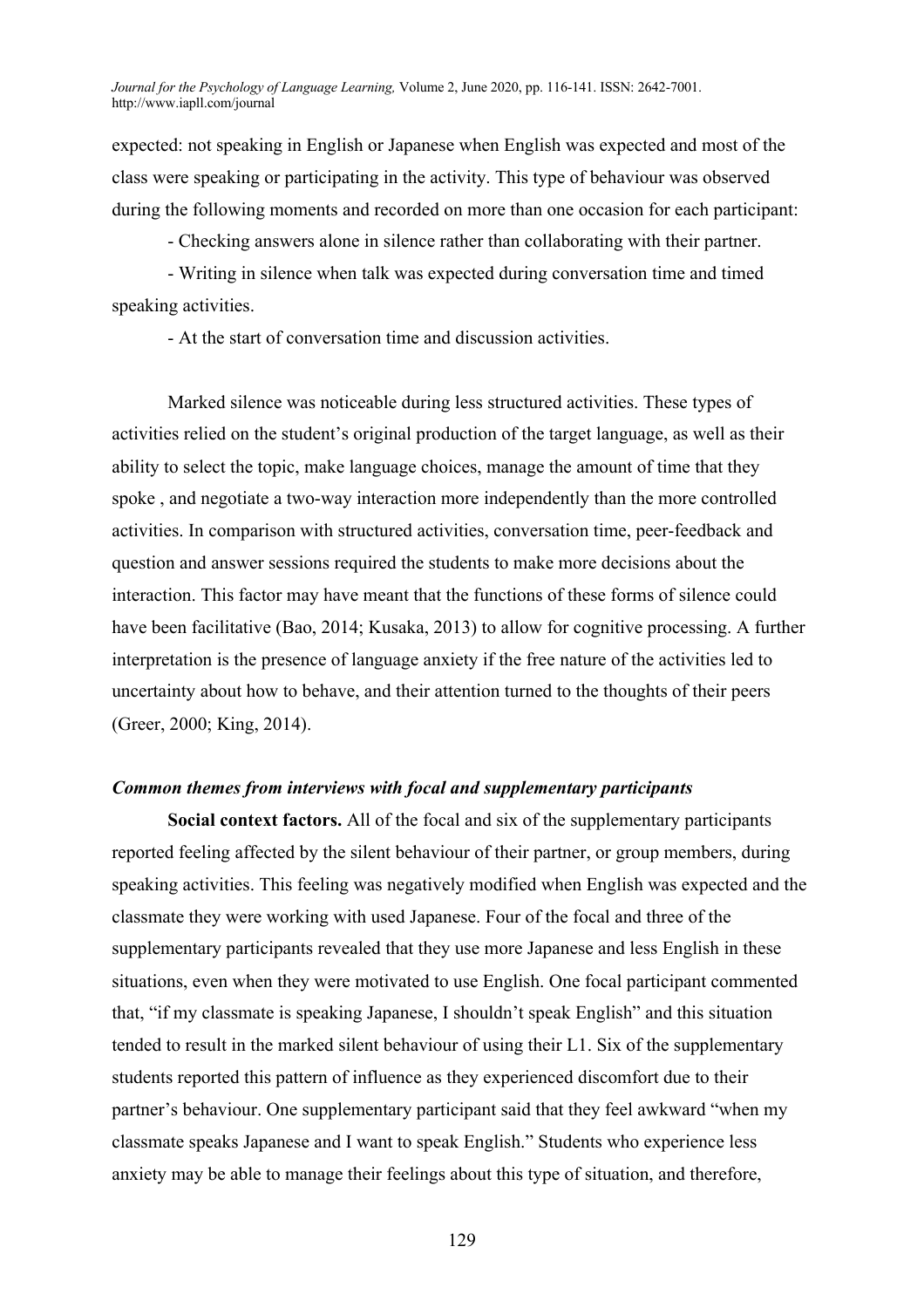experience less discomfort or worry. This was demonstrated by the coping strategy of a supplementary participant, "I just talk to the teacher, or try to write down ideas for my next partner."

However, for two of the focal participants who shared this feeling, it triggered their anxious feelings due to their perception that they cannot control the situation and are distracted by their peers' thoughts and attitudes towards speaking (Greer, 2000; King, 2014). These findings reflect King's argument about how silent behaviour and anxiety can become connected as part of a negative cycle in his cognitive-behavioural model (2014). If an anxious student is silent or quiet with a partner, and their partner becomes silent as a result, the anxious student could read their partner's silent behaviour as a negative cue about their ability, leading to self-doubt and more silence. Also, this finding is similar to ideas from cognitive-behavioural theories of social anxiety where anxious behaviour can distance the other person, confirming or reinforcing the anxious person's negative perception about the situation and themselves (Clark & Wells, 1995; Heimberg, 2002).

**Reliance on teachers as social facilitators.** Four of the focal and seven of the supplementary interviewees shared the view that they relied on their teachers to create an atmosphere for speaking English and wanted them to facilitate the social dynamics of the class. Once a speaking activity was underway, they explained that the teacher should facilitate the pair or group interactions by monitoring and helping keep students on track, particularly regarding the use of Japanese when English was expected. "If the teacher is monitoring, it is good to make us speak English more. If the teacher doesn't observe us, we speak Japanese." Some felt unable to change their partner's behaviour by leading the activity and speaking English themselves or suggesting that they (the pair) should use English. This finding illustrates that in some cases, the influence of peers is a stronger force on their participatory behaviours than the fear of poor academic assessment by their teacher (Bao, 2014; Greer, 2000; King, 2013).

For these participants, the role of the teacher went beyond facilitator of just activities, but also the interpersonal relationships between peers which they felt were necessary for participation in speaking activities. They felt that they needed the teacher to create opportunities for them to build interpersonal relationships with a variety of their classmates to make an atmosphere where it was easier for them to participate. "It's good to change pairs and speak to different people, and then we can make more friends. If there are more good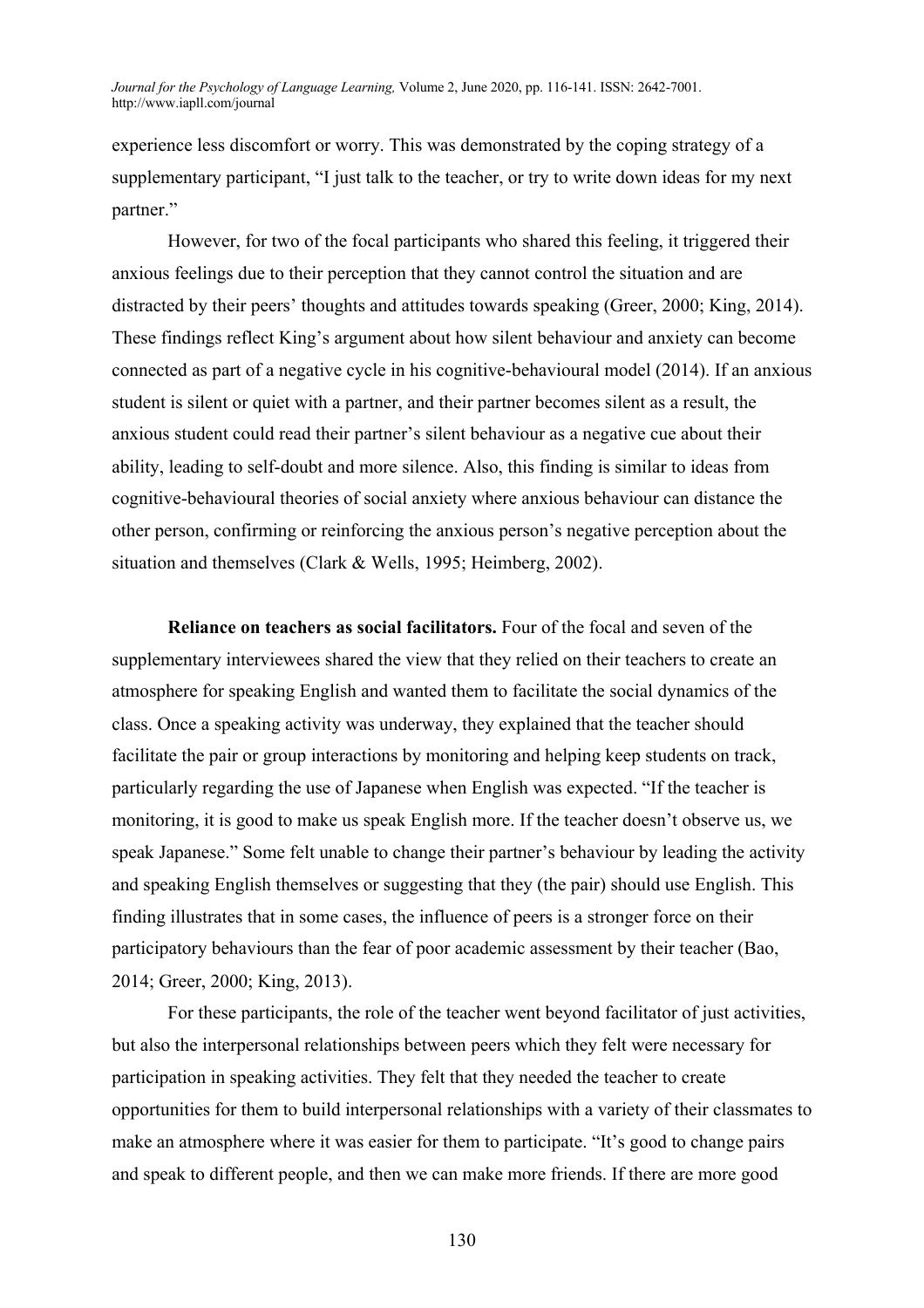relationships in my class, it is easier to speak English." One focal participant described his discomfort with the cliques that had formed in his homeroom class, and how he felt intimidated to speak in front of the class because he thought that the students in the other groups would negatively evaluate him. In this case, the negative influence of fixed groups forming in the class could have led to silent behaviour and speaking anxiety (King, 2013; King et al., 2020). In this example, it led to the participant using Japanese when English was expected and feeling helpless because he felt unable to escape from this situation, so silent behaviour was also a means of avoidance to reduce his anxiety regarding the negative evaluation by his peers. In his opinion, it is helpful if teachers make students change partners or groups regularly so that there are opportunities to develop relationships with different classmates to improve the interpersonal dynamics in the class. This reflects the findings of King et al. (2020), that teachers need to facilitate good group and interpersonal dynamics rather than relying on the hope that the group will just 'click.'

**Fear of making mistakes.** Most of the interviewees - focal and supplementary expressed worries about making mistakes and not having enough vocabulary. However, what separated these groups was the degree to which they reported that these self-doubts influenced their participation and triggered a negative cycle of feelings and thoughts. Whereas supplementary participants reported more positive perceptions of making mistakes, such as "it is a good way to learn," "mistakes are normal," three of them were also slightly critical of students that allowed their participation to be influenced by it. "I know mistakes are not good, but how long can they (anxious students) wait to speak? Until they are perfect? But that is not real." Another commented that "I can't say anything really because my English isn't good enough to use for speaking, but I accept it. I can't wait for it to be good. I have to try now."

When asked what anxious students could do to feel better about making mistakes, most of the supplementary students said that they just needed to try speaking. However, some went on to explain that those types of students often avoid speaking and think that learning more vocabulary or studying for tests will help them. The latter point was confirmed by three of the focal students who said that the best way to overcome their anxiety was to have a better vocabulary range or better test score. One of the focal students said her self-doubt over her vocabulary knowledge was the primary trigger for her anxious feelings and why she avoided looking at her partner's face. She explained that: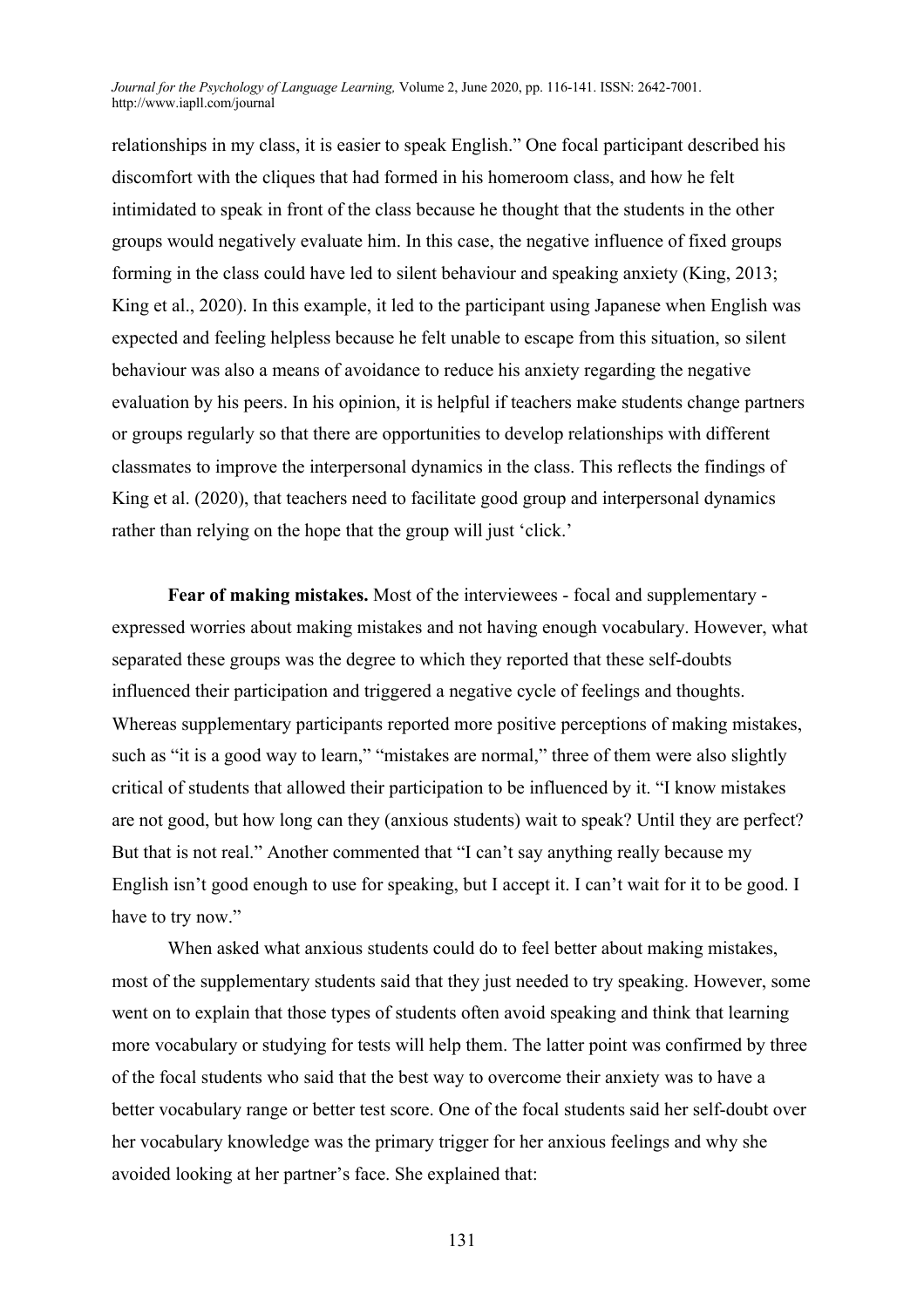"I can't understand enough to talk to my partner because of my poor vocabulary. I probably can't understand enough to ask them a good question either, so, I should just listen. I'm too ashamed to speak and show my low-level vocabulary."

If the social aspects of the classroom and speaking activities are triggers of language anxiety, a lot that underpins these worries appears to be the self-doubt about not being able to deal with the resulting responses from their peers, influencing their participation. Social factors in the Japanese university language classroom could intensify these self-doubts for some students and result in them using silent behaviour to avoid making mistakes due to fear of negative evaluation (King, 2014, 2016).

### *An in-depth example of the interrelated nature of silence and anxiety*

This section will look at one focal participant's silent behaviour and their perception of it in depth. Yuri, a first-year Global Studies major, chose to enter this department because all of the content was delivered in English. Before the start of the interview, Yuri explained that she did not enjoy speaking English with her classmates. During the interview, she repeatedly referred to this point when explaining her feelings about participating in speaking activities. Unlike other focal participants, she did not mention worries about a lack of vocabulary or pronunciation. Also, Yuri was aware of her anxiety and able to verbalise how her behaviour was negatively related to her classmates. In four observations, Yuri's (a focal participant) marked silent behaviour included short responses during free-talk, timedspeaking and discussion activities. In timed-speaking, she typically spoke for one minute rather than the expected 90 seconds. She usually took the listener role in free-talk time for four of the five minutes on average. During discussions, Yuri would initiate the conversation by asking the question the teacher had written on the board, then switch to the listener role for the rest of the time. It was also frequently noticeable that her pair would finish earlier than others, with her head facing downwards and neither of them talking in English or Japanese. King and Aono (2017) described this type of nonverbal cue in their study, where they found that some highly anxious learners can close down becoming almost 'like stones'. The student remains in complete control of their bodily responses and is highly aware of them with increased monitoring of the self but comes across as unnaturally still.

Other patterns of body language emerged which suggested that, consciously or not, Yuri was managing interactions with her classmates during speaking activities. One example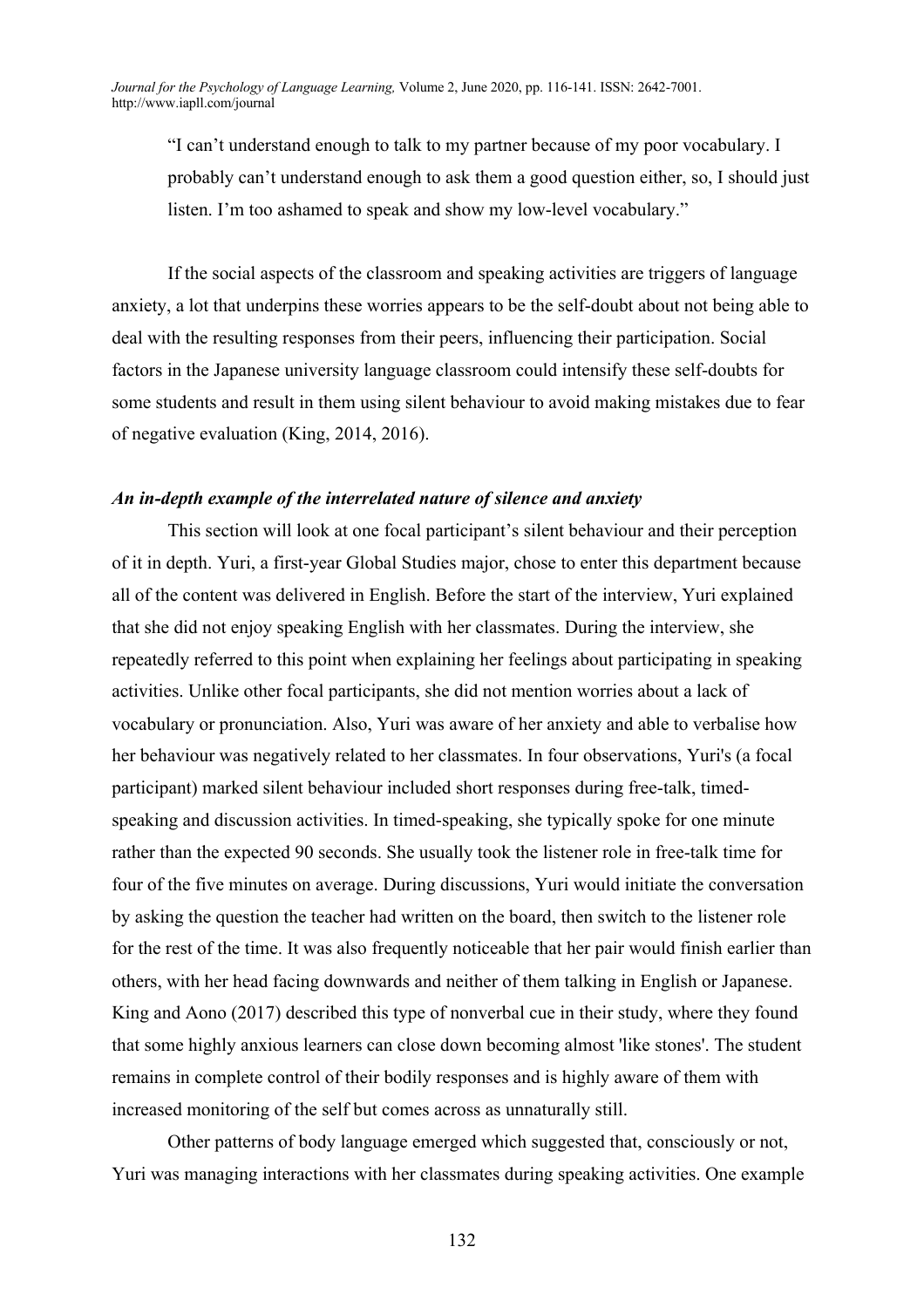was how she would finish her speaking turn early, then look at her desk or check her smartphone. Yuri commented that if she does not know her partner, or feels that she cannot predict their reaction, her worries about the interaction intensify and she tries to avoid talking any further. She talked about how "it is hard to talk to someone when I don't know their background or their opinion. I can't imagine what we should say or what is OK to say to them. I don't want them to misunderstand me." This sequence of silent behaviour combined with physically turning away from her partner could be interpreted as her signalling that she has finished her speaking turn or has no intention to participate further in the activity. This finding is comparable to Kayi-Aydar's study (2014), who examined students' posture as a sign of their intention to speak with a partner. It may also be an example of how some people try to mask their feelings (Gregersen, 2005; Matsumoto, 1993).

Yuri described herself as someone who struggles to make eye contact with classmates during speaking activities, preferring to look at her desk, which she described as a 'safe' place, which Gregersen has documented (2005). By looking down, she can avoid her partner's facial expression, which she believed would reveal the awkwardness they feel about talking with her. Her concerns about bothering her partner concur with previous findings of how speaking could disturb classmates which inhibits them from speaking (Greer, 2000; King 2013). "If their face is worried, it means they can't understand. Also, I will make them confused or worried if I stop speaking or can't think of the word. If their response is not good, I get nervous, and I can't speak anymore." These worries combined with the eye contact cue have echoes of a language-related form of *taijin kyofusho* – a Japanese psychiatric disorder where the person has a fear of offending others through their social behaviour (Kirmayer, 1991) as well as a sub-category of it called *jikoshisen-kyofu*, which is the fear of eye contact (Hofmann, Asnaani, & Hinton, 2010).

Yuri also talked about how anxious she feels when trying to read her partner's nonverbal cues. She expressed how it was hard for her to speak with confidence when her partner is quiet, looking down, or using their smartphone. This type of reaction made her nervous because she perceived it as a sign that it was her fault, and they are "just tolerating me and my poor English." While these are feared predictions, during the observations, it was noted on several occasions that after Yuri ended the interaction, her partner would also stop participating. This could be an example of how an anxious person can distance themselves from other people due to their fears, which results in the other person becoming distant, reinforcing the person's fears and anxiety (Heimberg, 2002).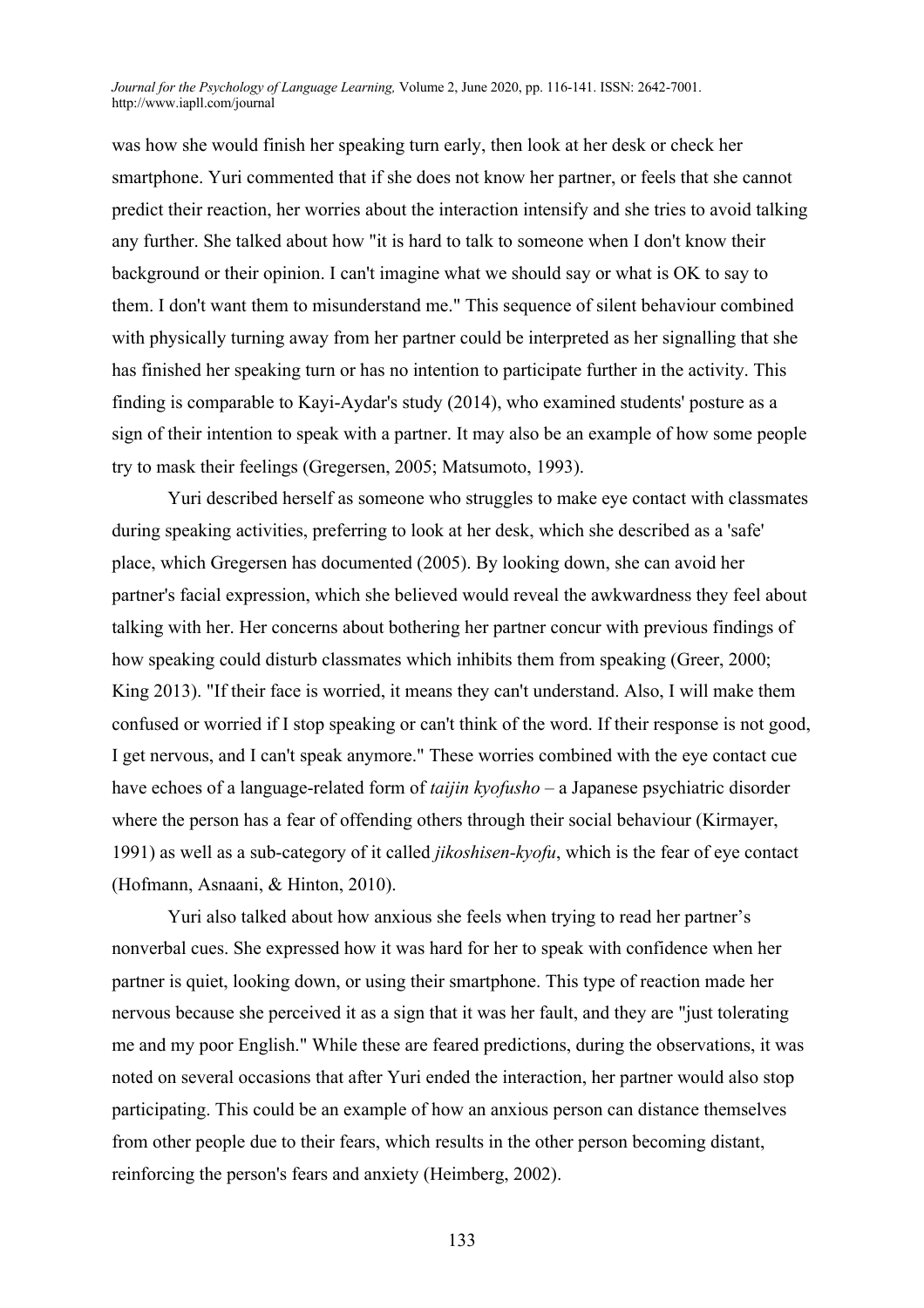From observing her participation and listening to her perceptions of her behaviours and feelings in class, patterns emerged that demonstrate the interrelated nature of silence and anxiety in the classroom. Her anxiety about speaking often resulted in various forms and degrees of silent displays, along with nonverbal cues of anxiety. As her mind became occupied with worries, her verbal participation decreased. However, as the point about her trying to interpret her partner's silence shows, at times, Yuri's silent behaviour may have triggered or intensified her anxious thoughts.

## *Yuma's experiences of anxiety in the language classroom*

This section will look at a focal participant whose perception of his in-class silent behaviours did not refer to language anxiety. In the interviews, both focal and supplementary participants described moments when their observed silent behaviour was unrelated to anxiety, such as feeling tired, bored with the topic, or they were thinking about something else. There were also moments of cognitive processing when they were preparing what they wanted to say or rehearsing it (Bao, 2014; Kusaka, 2013). One explanation not given by any of the participants for their silent behaviour was a dislike for English which McVeigh (2002) and King (2013) found in their studies of Japanese university students' in-class behaviours. As the participants in this study were English majors, it is likely they had a more positive disposition towards the language and were motivated to study it.

One focal participant who did not mention any of the reasons above, including language anxiety, was Yuma, a 19-year old first-year English major. His instructor reported that in the previous term, Yuma left the classroom during group work refusing to participate in the activity, resulting in students choosing who they worked with. In the class observation, and later confirmed by Yuma in the interview, he had created a safety zone for himself in the classroom. He sat alone near the front of the class in a row of four seats, with two empty rows behind him. He remained sitting alone for most of the class, with his head down, going ahead in the textbook, and reading aloud. Although he did not mention anxiety directly, Yuma revealed that he experienced other negative emotions about not feeling 'safe' in the classroom. He described how he did not trust his classmates and avoided group work due to his discomfort. A specific example he mentioned was how he disliked interacting with unfamiliar classmates who were not 'efficient' and preferred to choose his partners. That way he could work with peers that he considered to be his 'good teammates' and those that he felt were 'safe' and 'useful' for him. He explained that in the first term, the teacher had mixed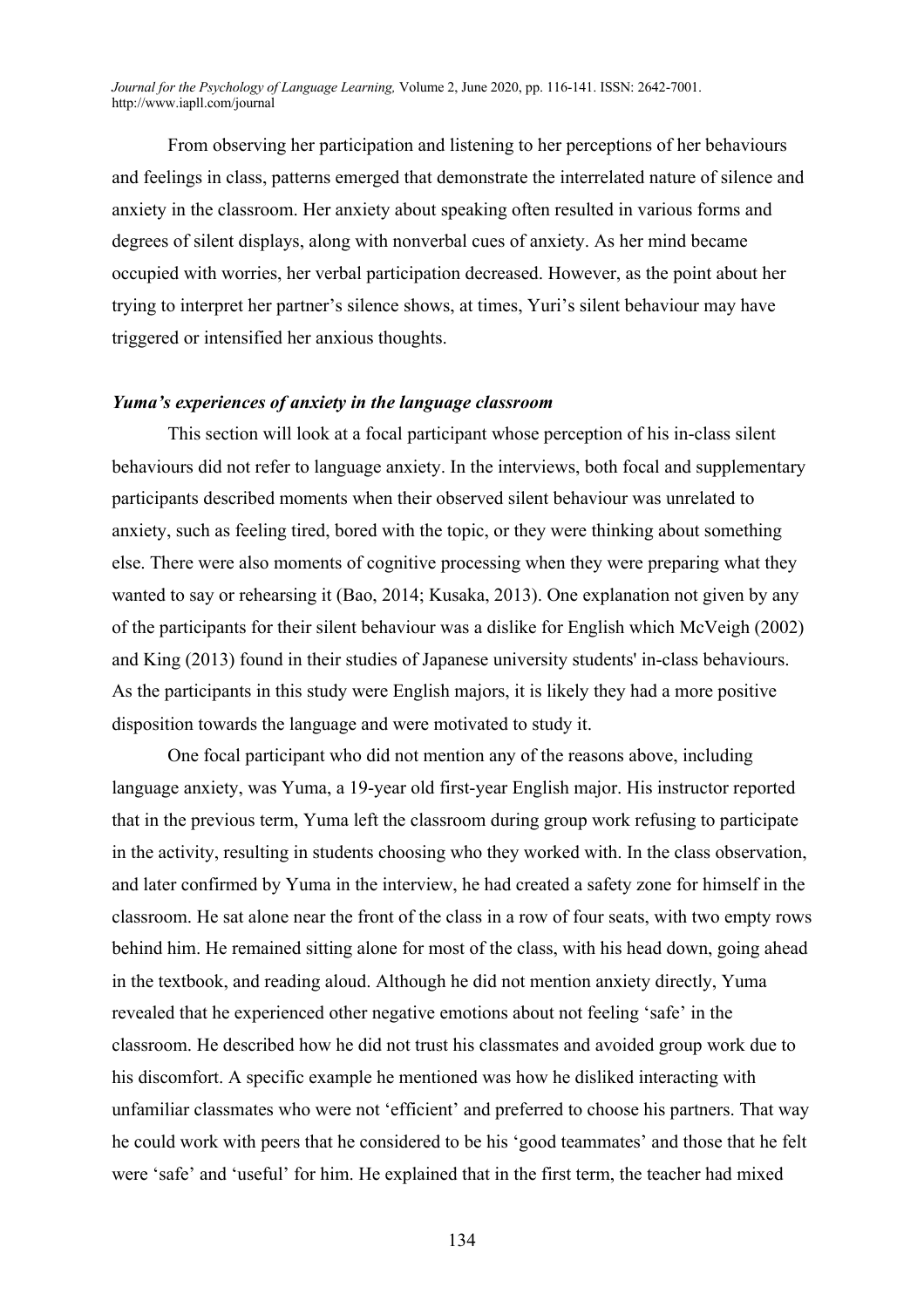people into different groups and pairs, but this had led to numerous uncomfortable situations where he felt his group mates were stopping him from achieving his learning goals because of their silent behaviours - non-talk and using Japanese. Like other participants, a trigger for his anxiety was when his partner used Japanese when he wanted to use English, and he felt powerless to change their behaviour. His worries reached the point where he would leave the classroom.

In Yuma's case, the social aspects of the classroom were causing him anxiety as they conflicted with his learning goals. Yuma's emotions and behaviour resemble some of the elements of psychological safety (Edmondson, 1999). This construct is the shared beliefs of a team that the team is safe for interpersonal risk-taking and the relationship with learning behaviours and performance. Although this construct has been used to examine effectiveness of team learning in work settings, similarities exist between the two environments: the team of colleagues are classmates, the manager is the teacher, and the shared organisational goal is learning English. If a team member feels reliant on his team members to achieve a learning goal but perceives that his team members' behaviours are not conducive to achieving it and the team does not provide an effective learning context, negative emotions, such as anxiety, may arise and lead to silent behaviour in the form of withdrawal from the classroom (McVeigh, 2002).

# **Conclusion**

Through using a classroom observation approach, this study has examined forms of silence and nonverbal cues for detecting anxiety in the Japanese university foreign language classroom. Interviews with the students about their perceptions of their silent behaviour and experiences of language anxiety revealed that in some cases, silent displays, such as short responses, using Japanese, and non-talk, are interrelated with their anxious feelings about speaking English in the classroom. The responses of the participants suggest that not only are negative thoughts and emotions inhibiting their in-class participatory behaviours, but their silent behaviour can also affect their emotions and thoughts when they perceive silence as worrying. This can result in an ongoing two-way negative cycle.

Although this study only examined a limited number of classes and participants, distinct themes linking student silence and anxiety became apparent: social context factors, teachers as facilitators of social interactions, and fear of making mistakes. The common thread connecting these themes is the social performance aspects of the classroom. What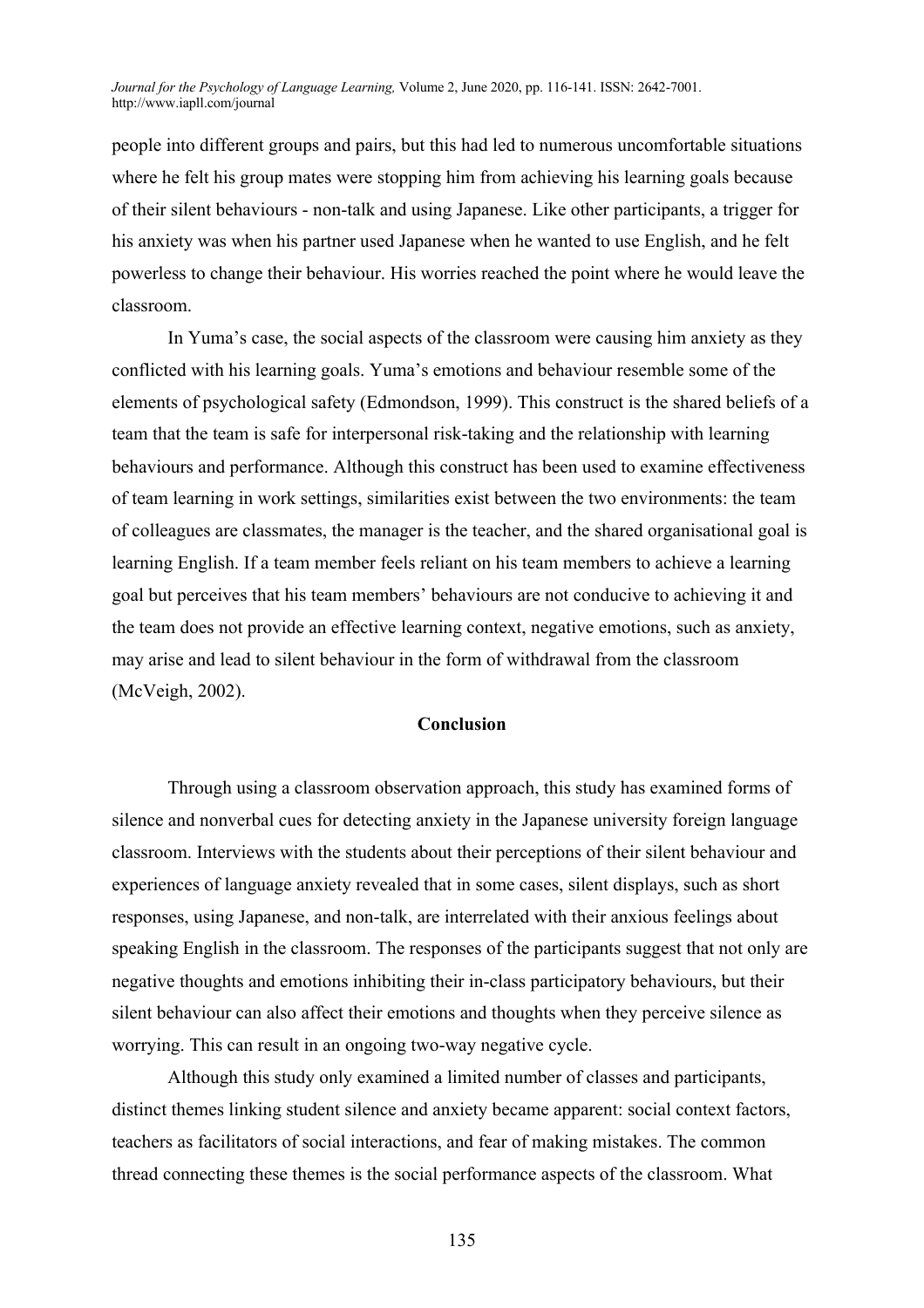makes this finding significant is that both focal and supplementary participants raised these themes. This indicates that students who are confident about speaking and often participate in speaking activities, as well as students who experience anxiety and may participate less, can be influenced by the reciprocal effect of anxiety-related silence in the social environment of the classroom. The 'domino' effect of anxiety-related silence can mean that it is not just the anxious and silent student whose learning behaviours are impacted, but also those around them. This finding emphasises the importance of more awareness of silent behaviour in addition to nonverbal cues for detecting and understanding anxiety in the foreign language classroom. Future development of this study could modify Gregersen's study (2007) which looked at teacher's ability to use nonverbal cues to detect student anxiety and include multiple forms of silent behaviour to see whether this aided accuracy.

Silent behaviour often observed in this study was focal participants ending their speaking turn sooner than expected. In future studies, it would be worthwhile to seek out classes with more discussion-based activities with less structured turn-taking. In these activities, it might be possible to identify other types of silence; for example, hesitant starts to speaking turns in an interaction and whether this is a nonverbal cue of language anxiety. The researchers did not notice this behaviour in the present study which is perhaps due to the amount of timed-speaking activities where students started their speaking turns according to signals from the teacher. However, in the follow-up interviews, two focal participants (including Yuri) spoke about their hesitation to begin their speaking turn due to being distracted by reading their partner's nonverbal cues. Repetitions of this study could investigate the effect of *response latency,* which Gregersen and MacIntyre (2017) discuss as a nonverbal cue in language learners. A study could look at how long it takes a student to begin their speaking turn and how delayed starts affect students' thoughts and emotions about speaking. It could also examine how delays influence their partner's behaviour due to any discomfort resulting from perceived slow starts. King and Aono's (2017) cross-cultural study found little difference between British and Japanese students' discomfort level of silence. However, this was in one-to-one interactions with a teacher in a tutorial setting not in a class.

In the Japanese context, socio-cultural interpretations and roles of silence should be considered to take into account the cultural influences on learners' perceptions of silence. For example, Lebra (1987) distinguished four types of silence in her study of the significance of silence in Japanese communication; truthfulness, social discretion, embarrassment and defiance. Also, Peak (1989) described how listening is emphasised over speaking when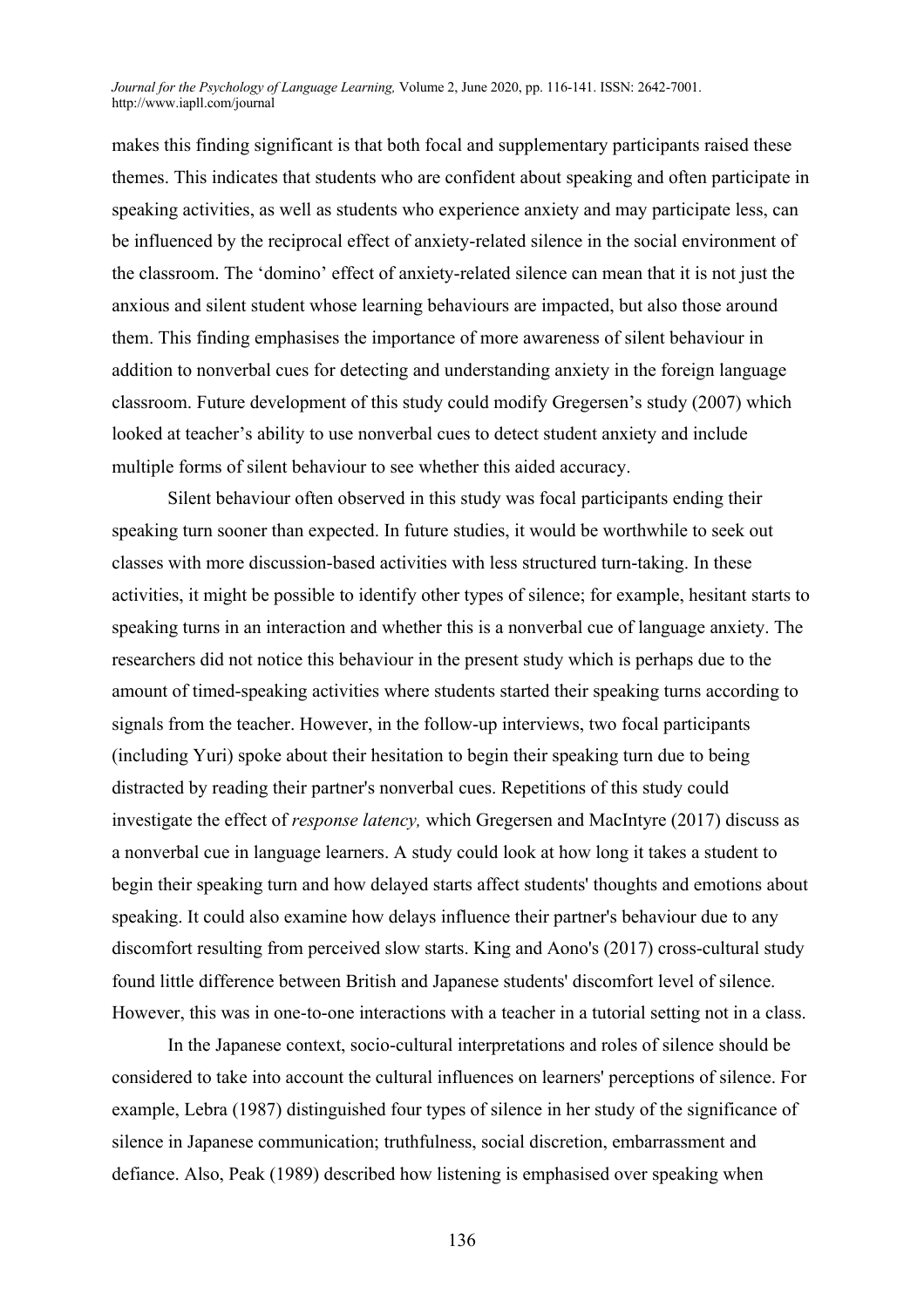Japanese children are socialised from a young age in educational settings, indicating that perhaps they may not attach any significant to silence in classroom interactions. Although cultural considerations are important, the context where the silence takes place is highly significant (Nakane, 2007). In a Japanese university foreign language classroom where every student is a language learner and likely to be from similar learning backgrounds, in what ways do different forms of silence affect them?

Some limitations of this study include the number of times that a class group was observed, and the number of participants interviewed. The researchers feel that the chance to observe the same group of students more than twice over an extended period could have produced more insights. For example, how did these participants' behaviours change in different in-class situations, with different classmates, and as the academic term progressed? Also, being able to interview more focal and supplementary students from each class group may have resulted in a better understanding of the dynamics of the class and other influences on in-class behaviours through the perceptions of more students. Furthermore, alternative methods for recording and analysing the observations could be investigated. In this study, paper instruments and a digital-voice recorder were used. However, considering that this approach focused on visual cues, video recording equipment could be more effective (see Wragg, 1999, for a discussion of the options). This time, the gatekeepers did not permit the use of cameras. Regardless of what approach is used, any researcher examining these phenomena must carefully take into account the impact their methods and role as the researcher could have on potentially anxious people.

### **References**

Alvesson, M. (2011). *Interpreting interviews*. London, UK: Sage Publications Ltd.

- Aspinall, R. W. (2006). Using the paradigm of 'small cultures' to explain policy failure in the case of foreign language education in Japan. *Japan Forum, 18*(2), 255-274.
- Bao, D. (2014). *Understanding silence and reticence: Ways of participating in second language acquisition*. London, UK: Bloomsbury.
- Cassady, J. C. (Ed.) (2010). *Anxiety in schools: The causes, consequences, and solutions for academic anxieties (Vol. 2)*. New York, NY: Peter Lang.
- Clark, D. M., & Wells, A. (1995). A cognitive model of social phobia. In R. G. Heimberg, M. R. Liebowitz, D. A. Hope & F. R. Schneier (Eds.), *Social phobia: Diagnosis, assessment and treatment* (pp. 69-93). New York, NY: Guilford Press.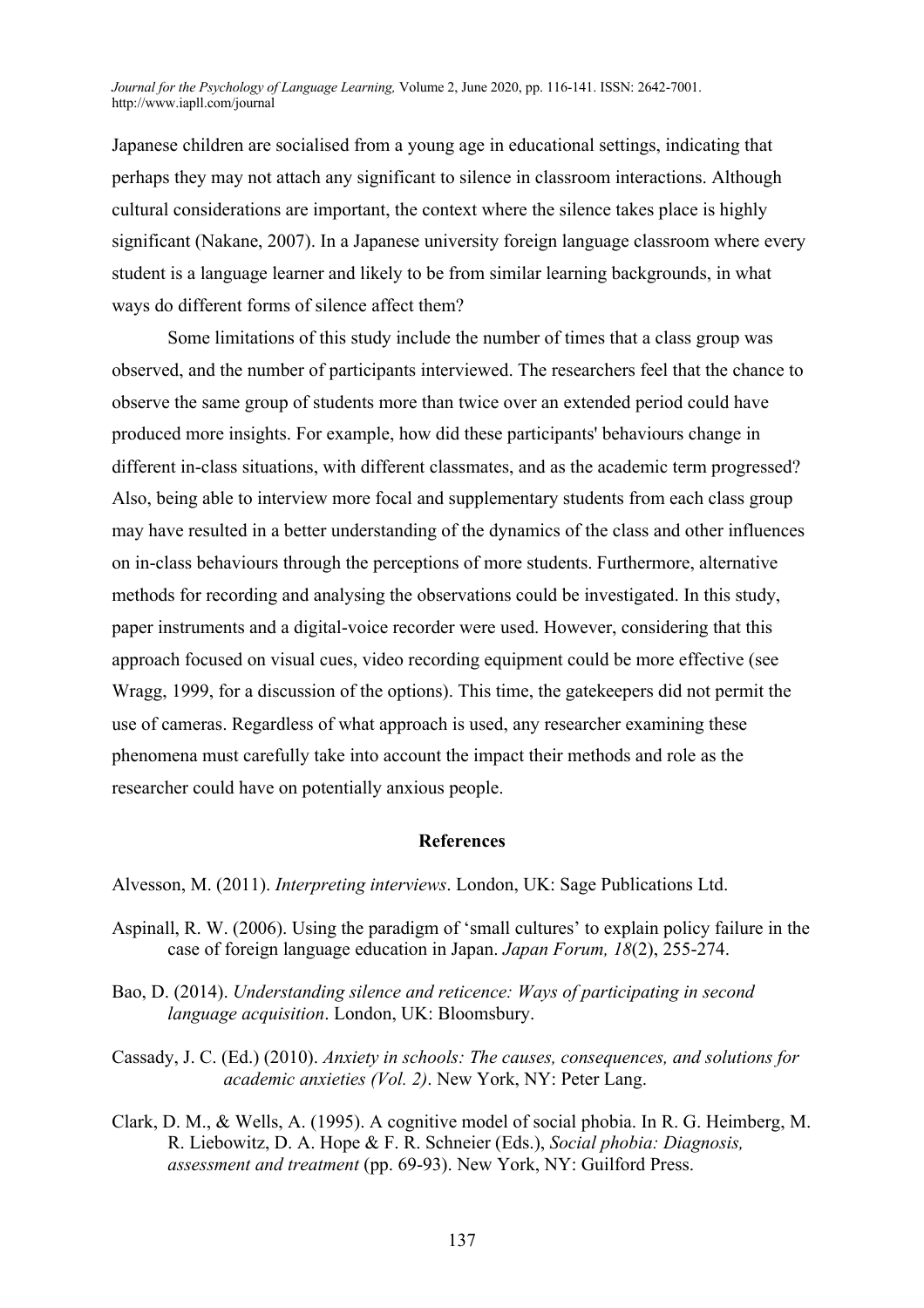- Curry, N. (2014). Using CBT with anxious language learners: The potential role of the learning advisor. *Studies in Self-Access Learning Journal, 5*(1), 29-41. doi:10.37237/050103
- Edmondson, A. (1999). Psychological safety and learning behaviour in work teams. *Administrative Science Quarterly, 44*(2), 350-383. doi:10.2307/2666999
- Effiong, O. (2016). Getting them speaking: Classroom social factors and foreign language anxiety. *TESOL Journal, 7*(1), 132-161. doi:10.1002/tesj.194
- Ekman, P. (1970). Universal facial expressions of emotion. *California Mental Health Research Digest, 8*(4), 151-158.
- Gilmore, P. (1985). Silence and sulking: Emotional displays in the classroom. In D. Tannen & M. Saville-Troike (Eds.), *Perspectives on silence* (pp. 139-162). New Jersey, NJ: Ablex Publishing.
- Gkonou, C., Daubney, M., & Dewaele, J. M. (Eds.). (2017). *New insights into language anxiety: Theory, research and educational implications*. Bristol, UK: Multilingual Matters.
- Gorsuch, G. J. (1998). Yakudoku EFL instruction in two Japanese high school classrooms. *JALT Journal, 20*(1), 6-32. Retrieved from https://jaltpublications.org/sites/default/files/pdf-article/jj-20.1-art1.pdf
- Greer, D. L. (2000). "The Eyes of Hito": A Japanese cultural monitor of behaviour in the communicative language classroom. *JALT Journal, 22*(1), 183-195.
- Gregersen, T. S. (2005). Nonverbal cues: Clues to the detection of foreign language anxiety. *Foreign Language Annals, 38*(3), 388-400. doi:10.1111/j.1944-9720.2005.tb02225.x
- Gregersen, T. S. (2007a). Breaking the code of silence: A study of teachers' nonverbal decoding accuracy of foreign language anxiety. *Language Teaching Research, 11*(2), 209-221. doi:10.1177/1362168807074607
- Gregersen, T. S. (2007b). Language learning beyond words: Incorporating body language into classroom activities. *Reflections on English Language Teaching, 6*(1), 51-64. Retrieved from http://www.nus.edu.sg/celc/research/books/relt/vol6/no1/51- 64gregersen.pdf
- Gregersen, T. S. (2009). Recognising visual and auditory cues in the detection of foreignlanguage anxiety. *TESL Canada Journal, 26*(2), 46-64. doi:10.18806/tesl.v26i2.414
- Gregersen, T., & MacIntyre, P. D. (2017). *Optimising language learners' nonverbal behaviour: From tenet to technique.* Bristol, UK: Multilingual Matters.
- Gregersen, T. S., MacIntyre, P. D., & Olson, T. (2017). Do you see what I feel? An idiodynamic assessment of expert and peer's reading of nonverbal language anxiety cues. In C. Gkonou, M. Daubney, & J. M. Dewaele (Eds.), *New insights into*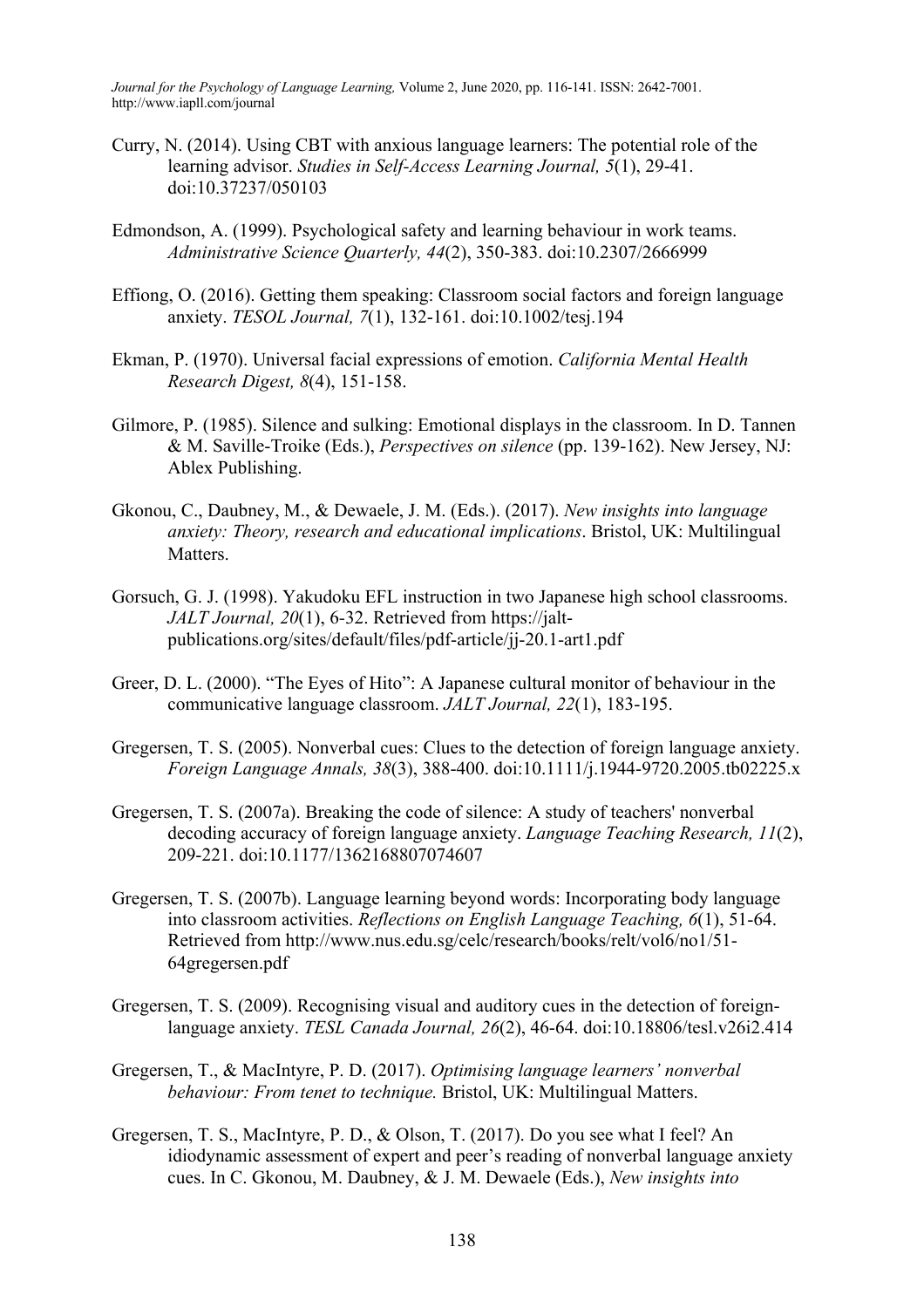*language anxiety: Theory, research and educational implications* (pp. 110-134). Bristol, UK: Multilingual Matters.

- Harumi, S. (2011). Classroom silence: Voices from Japanese EFL learners. *ELT Journal, 65*(3), 260-269. doi:10.1093/elt/ccq046
- Heimberg, R. G. (2002). Cognitive-behavioural therapy for social anxiety disorder: Current status and future directions. *Biological Psychiatry, 51*(1), 101-108. doi:10.1016/s0006-3223(01)01183-0
- Hofmann, S. G., Asnaani, A., & Hinton, D. E. (2010). Cultural aspects in social anxiety and social anxiety disorder. *Depression and Anxiety, 27*(12), 1117-1127. doi:10.1002/da.20759
- Horwitz, E. K., Horwitz, M. B., & Cope, J. (1986). Foreign language classroom anxiety. *The Modern Language Journal, 70*(2), 125-132. doi:10.1111/j.1540-4781.1986.tb05256.x
- Horwitz, E. K., Tallon, M., & Luo, H. (2010). Foreign language anxiety. In J. C. Cassady (Ed.), *Anxiety in schools: The causes, consequences, and solutions for academic anxieties* (Vol. 2, pp. 96-115). New York, NY: Peter Lang.
- Jack, R. E., Garrod, O. G., Yu, H., Caldara, R., & Schyns, P. G. (2012). Facial expressions of emotion are not culturally universal. *Proceedings of the National Academy of Sciences, 109*(19), 7241-7244. doi:10.1073/pnas.1200155109
- Jaworski, A. (1993). *The power of silence: Social and pragmatic perspectives*. California; CA: Sage Publications, Inc.
- Jaworski, A. (2000). Silence and small talk. In J. Coupland (Ed.), *Small talk* (pp. 110-132). Harlow, UK: Pearson Education.
- Kato, S., & Mynard, J. (2016). *Reflective dialogue: Advising in language learning*. New York, NY: Routledge.
- Kayi-Aydar, H. (2014). Social positioning, participation, and second language learning: Talkative students in an academic ESL classroom. *TESOL Quarterly, 48*(4), 686-714. doi:10.1002/tesq.139
- King, J. (2013). *Silence in the second language classroom*. Baisingstoke, UK: Palgrave Macmillan.
- King, J. (2014). Fear of the true self: Social anxiety and the silent behaviour of Japanese learners of English. In K. Csizér & M. Magid (Eds.), *The impact of self-concept on language learning* (pp. 232-249). Clevedon, UK: Multilingual Matters.
- King, J. (2016). Classroom silence and the dynamic interplay between context and the language learner: A stimulated recall study. In J. King (Ed.), *The dynamic interplay between context and the language learner* (pp. 127-150). Basingstoke, UK: Palgrave Macmillan.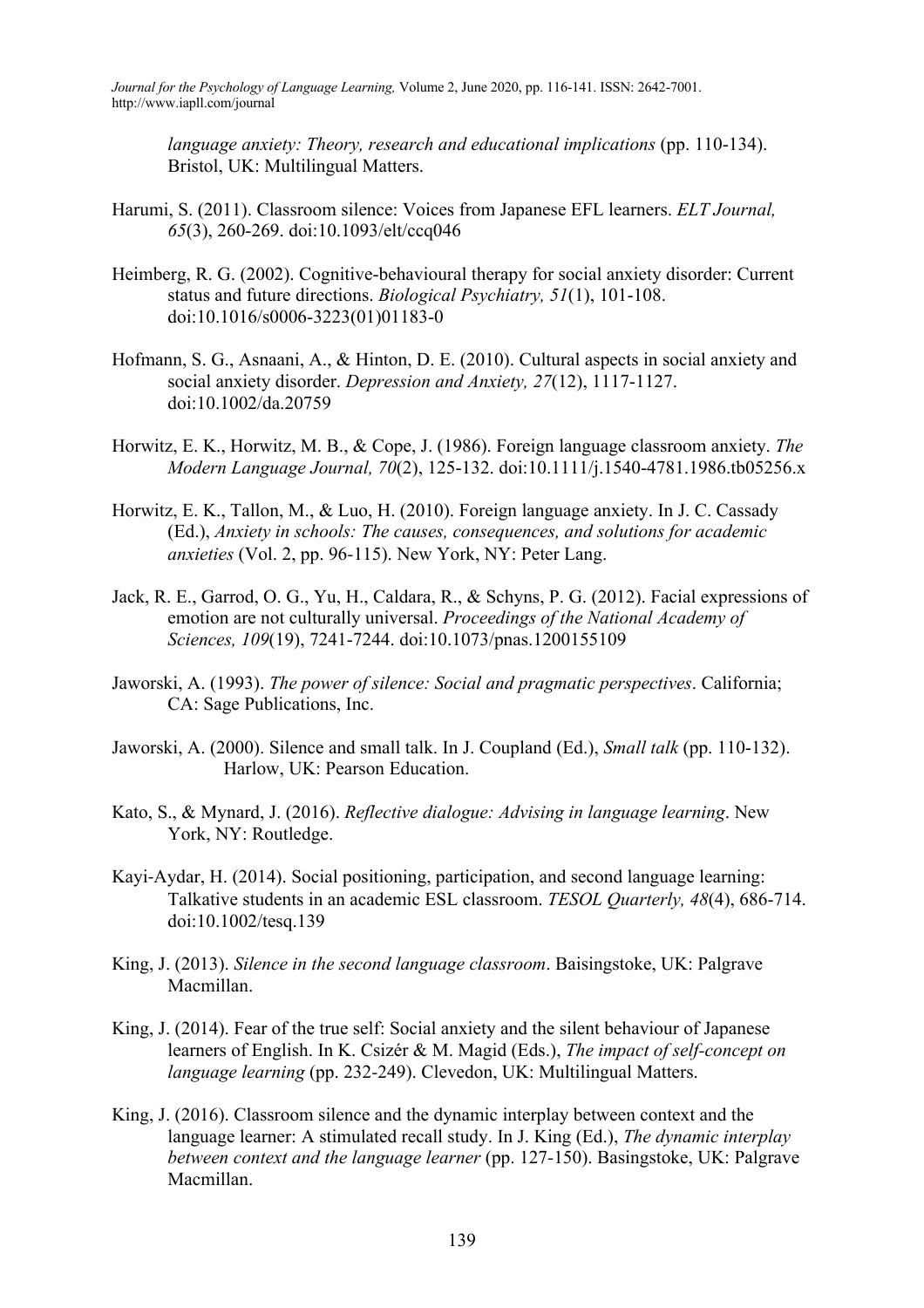- King, J., & Aono, A. (2017). Talk, silence and anxiety during one-to-one tutorials: A crosscultural comparative study of Japan and UK undergraduates' tolerance of silence. *Asia Pacific Education Review, 18*(4), 489-499. doi:10.1007/s12564-017-9503-8
- King, J., & Smith, L. (2017). Social anxiety and silence in Japan's tertiary foreign language classrooms. In C. Gkonou, M. Daubney & J. M. Dewaele (Eds.), *New insights into language anxiety: Theory, research and educational implications* (pp. 91-109). Bristol, UK: Multilingual Matters.
- King, J., Yashima, T., Humphries, S., Aubrey, S. & Ikeda, M. (2020). Silence and anxiety in the English-medium classroom of Japanese universities: A longitudinal intervention study. In J. King & S. Harumi (Eds.), *East Asian perspectives on silence in English language education* (pp. 60-79). Bristol, UK: Multilingual Matters.
- Kirmayer, L. J. (1991). The place of culture in psychiatric nosology: Taijin kyofusho and DSM-III-R. *Journal of Nervous and Mental Disease, 179*(1), 19-28. doi:10.1097/00005053-199101000-00005
- Kondo, D. S., & Ying-Ling, Y. (2004). Strategies for coping with language anxiety: The case of students of English in Japan. *ELT Journal, 58*(3), 258-265. doi:10.1093/elt/58.3.258
- Kusaka, J., A. (2013). Silence in the classroom can be golden. In N. Sonda & A. Krause (Eds.), *JALT2012 Conference proceedings* (pp. 410-419). Tokyo: JALT.
- Lebra, T. S. (1987). The cultural significance of silence in Japanese communication. *Multilingua, 6*(4), 343-357. doi:10.1515/mult.1987.6.4.343
- MacIntyre, P. D., & Dewaele, J. M. (2014). The two faces of Janus? Anxiety and enjoyment in the foreign language classroom. *Studies in Second Language Learning and Teaching, 4*(2), 237-274. doi:10.14746/ssllt.2014.4.2.5
- Maftoon, P., & Ziafar, M. (2013). Effective Factors in Interactions within Japanese EFL Classrooms. *The Clearing House: A Journal of Educational Strategies, Issues and Ideas, 86*(2), 74-79. doi:10.1080/00098655.2012.748641
- Matsuda, S., & Gobel, P. (2004). Anxiety and predictors of performance in the foreign language classroom. *System, 32*(1), 21-36. doi:10.1016/j.system.2003.08.002
- Matsumoto, D. (1993). Ethnic differences in affect intensity, emotion judgments, display rule attitudes, and self-reported emotional expression in an American sample. *Motivation and Emotion, 17*(2), 107-123. doi:10.1007/bf00995188
- McVeigh, B. J. (2002). *Japanese higher education as myth*. New York, NY: M.E. Sharpe.
- Nakane, I. (2007). *Silence in intercultural communication: Perceptions and performance*. Philadelphia, PA: John Benjamins.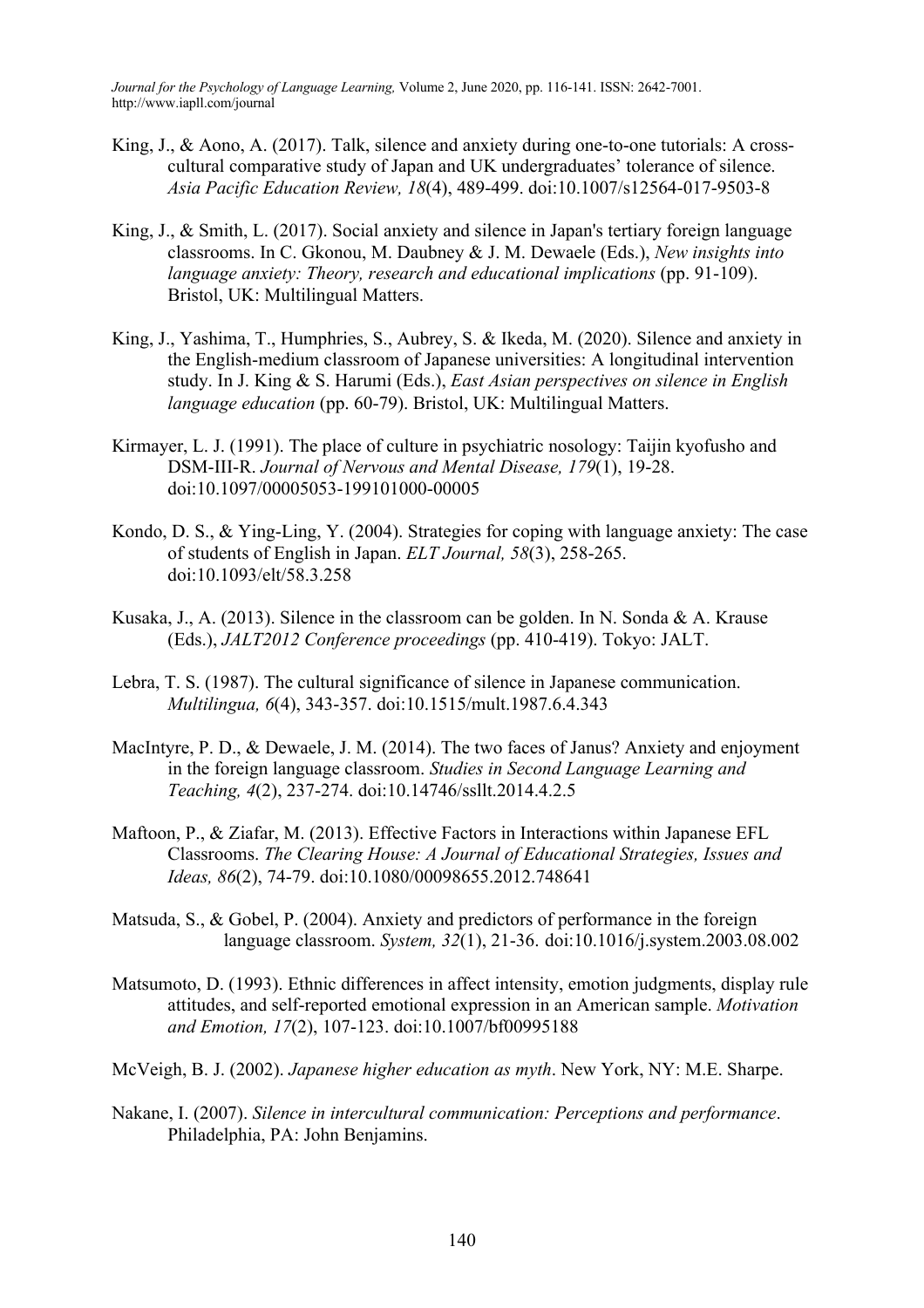- Nation, P. (1997). L1 and L2 use in the classroom: A systematic approach. *TESL Reporter*, *30*(2), 19-27. Retrieved from https://www.wgtn.ac.nz/lals/resources/paulnations-publications/paul-nations-publications/publications/1997-L1-L2.pdf
- Neale, J. (2016). Iterative categorization (IC): a systematic technique for analysing qualitative data. *Addiction, 111*(6), 1096-1106. doi:10.1111/add.13314
- Nishino, T., & Watanabe, M. (2008). Communication-oriented policies versus classroom realities in Japan. *TESOL Quarterly, 42*(1), 133-138. doi:10.1002/j.1545- 7249.2008.tb00214.x
- Osterman, G. L. (2014). Experiences of Japanese university students' willingness to speak English in class: A multiple case study. *SAGE Open, 4*(3), 1-13. doi:10.1177/2158244014543779
- Peak, L. (1989). Learning to become part of the group: The Japanese child's transition to preschool life. *Journal of Japanese Studies, 15*(1), 93-123. doi:10.2307/132409
- Peng, J. E. (2012). Towards an ecological understanding of willingness to communicate in EFL classrooms in China. *System, 40*, 203-213. doi:10.1016/j.system.2012.02.002
- Richards, K. (2003). *Qualitative inquiry in TESOL*. Baisingstoke, UK: Palgrave Macmillan.
- Saville-Troike, M. (1985). The place of silence in an integrated theory of communication. In D. Tannen & M. Saville-Troike (Eds.), *Perspectives on silence* (pp. 3-18). New Jersey, NJ: Ablex Publishing.
- Scherer, K. R., Clark-Polner, E., & Mortillaro, M. (2011). In the eye of the beholder? Universality and cultural specificity in the expression and perception of emotion. *International Journal of Psychology, 46*(6), 401-435. doi:10.1080/00207594.2011.626049
- Scollon, R. (1985). The machine stops: Silence in the metaphor of malfunction. In D. Tannen & M. Saville-Troike (Eds.), *Perspectives on silence* (pp. 21-30). New Jersey, NJ: Ablex Publishing.
- Senior, R. M. (2006). *The experience of language teaching*. Cambridge, UK: Cambridge University Press.
- Shachter, J. M. (2018). Tracking and quantifying Japanese English language learner speaking anxiety. *The Language Teacher, 42*(4), 3-7. doi:10.37546/jalttlt42.4-1
- Shea, D. P. (2017). Compelled to speak: Addressing student reticence in a university EFL classroom. *The Asian Journal of Applied Linguistics, 4*(2), 173-184. Retrieved from https://caes.hku.hk/ajal/index.php/ajal/article/view/451
- Sobkowiak, W. (1997). Silence and markedness theory. In A. Jaworski (Ed.), *Silence: Interdisciplinary perspectives* (pp. 39-62). New York, NY: Mouton de Gruyter.